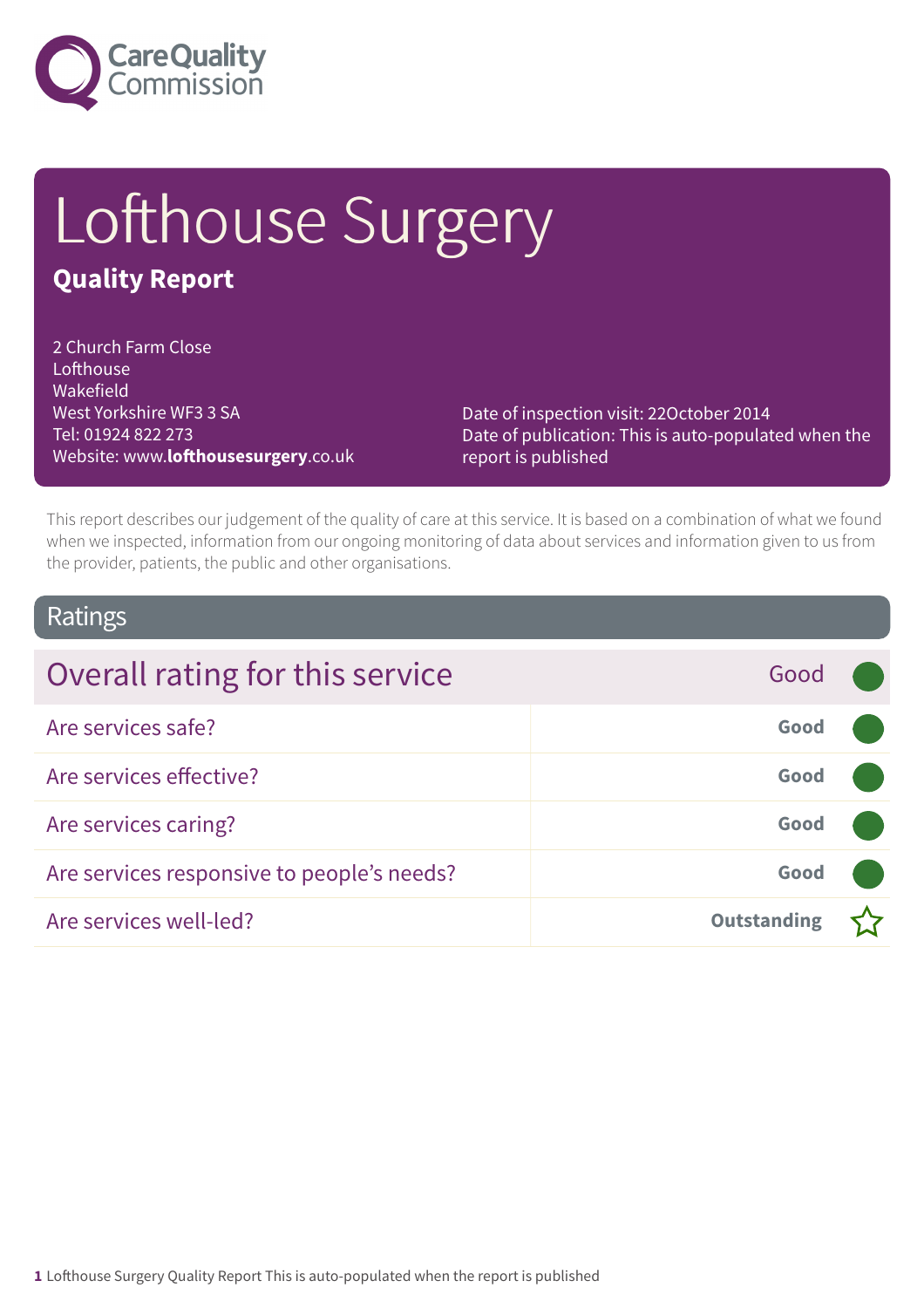# Summary of findings

### **Contents**

| Summary of this inspection                                                                                                                                                   | Page           |
|------------------------------------------------------------------------------------------------------------------------------------------------------------------------------|----------------|
| Overall summary<br>The five questions we ask and what we found<br>The six population groups and what we found<br>What people who use the service say<br>Outstanding practice | $\overline{2}$ |
|                                                                                                                                                                              | $\overline{4}$ |
|                                                                                                                                                                              | 6              |
|                                                                                                                                                                              | 8              |
|                                                                                                                                                                              | 8              |
| Detailed findings from this inspection                                                                                                                                       |                |
| Our inspection team                                                                                                                                                          | 9              |
| Background to Lofthouse Surgery                                                                                                                                              | 9              |
| Why we carried out this inspection                                                                                                                                           | 9              |
| How we carried out this inspection                                                                                                                                           | 10             |
| Detailed findings                                                                                                                                                            | 11             |

### Overall summary

#### **Letter from the Chief Inspector of General Practice**

We carried out an inspection of Lofthouse Surgery on 22 October 2014 as part of our comprehensive programme of inspection of primary medical services.

The practice is rated as good. The practice is well led by its partners, staff and the patient reference group. It is a practice that places the patients' needs and preferences at the heart of its services. Details of these findings are in the following report, but in summary our key findings were as follows:

- The practice is safe. Systems were in place to monitor patient safety. Staff were encouraged by the management team to be proactive in talking to them about incidents and concerns and helping to find solutions.
- All areas of the practice were visibly clean and where issues had been identified relating to infection control, action had been taken.
- The practice is effective. People received care according to professional best practice clinical guidelines. The practice had regular information updates, which informed staff about new guidance to

ensure they were up to date with best practice. According to the data from Quality and Outcomes Framework (QOF), an annual reward and incentive programme showing GP practice achievement results, outcomes for patients registered with this practice are above average.

- The service is caring. Patients reported overwhelmingly the positive view they had of the doctors and staff at the surgeries. Practice staff new their patients well. The service ensured people received accessible, individual care, whilst respecting their needs and wishes. The QOF indicators showed that patients felt listened to and involved in decisions about their care and this was better than other practices in the area.
- The service is responsive. The appointment system is guided by the needs and views of the patients. Urgent needs are addressed on the day and the patients in general are able to see the GP of their choice. The service has positive working relationships between staff and other healthcare professionals involved in the delivery of service.
- The service is well led. The practice has a clear vision and set of values which are understood by staff and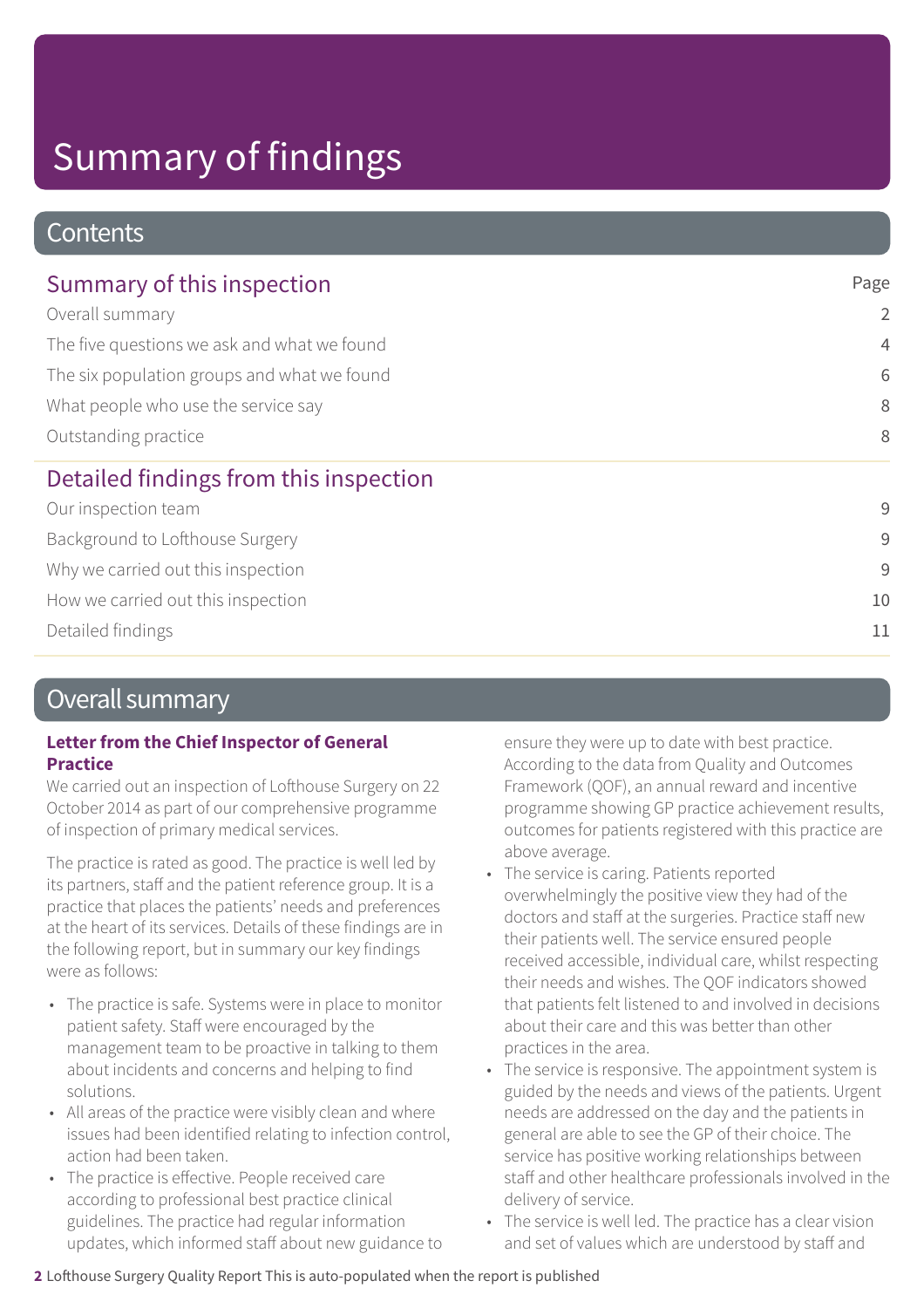# Summary of findings

made known to patients. There is a clear leadership structure in place and quality and performance are monitored and risks are identified and managed. We found that practice ensured that its own internal processes for staff and performance management that are focused on patient outcomes and the quality of care for patients.

There are also several areas of outstanding practice and these include:

- The practice places its patients at the centre of its strategy and plans for the future. There is a clear sense of purpose and strategy that is shared by partners, staff and the Patient Reference Group. Patient statements and the access patients have to medical care and advice affirm the approach the practice is taking.
- Nursing and residential homes in the area enjoy a very positive relationship with this practice. The practice has ward rounds at the local homes so that older people can be seen frequently, effectively and efficiently.
- The practice has outstanding services for people who have learning difficulties and has taken the lead in the CCG and in the Leeds conurbation that is comprised of three CCGs. This ensures that people with learning disabilities have good access to medical care and advice. The practice is well engaged with the providers of care for people with learning disabilities.

#### **Professor Steve Field (CBE FRCP FFPH FRCGP)**

Chief Inspector of General Practice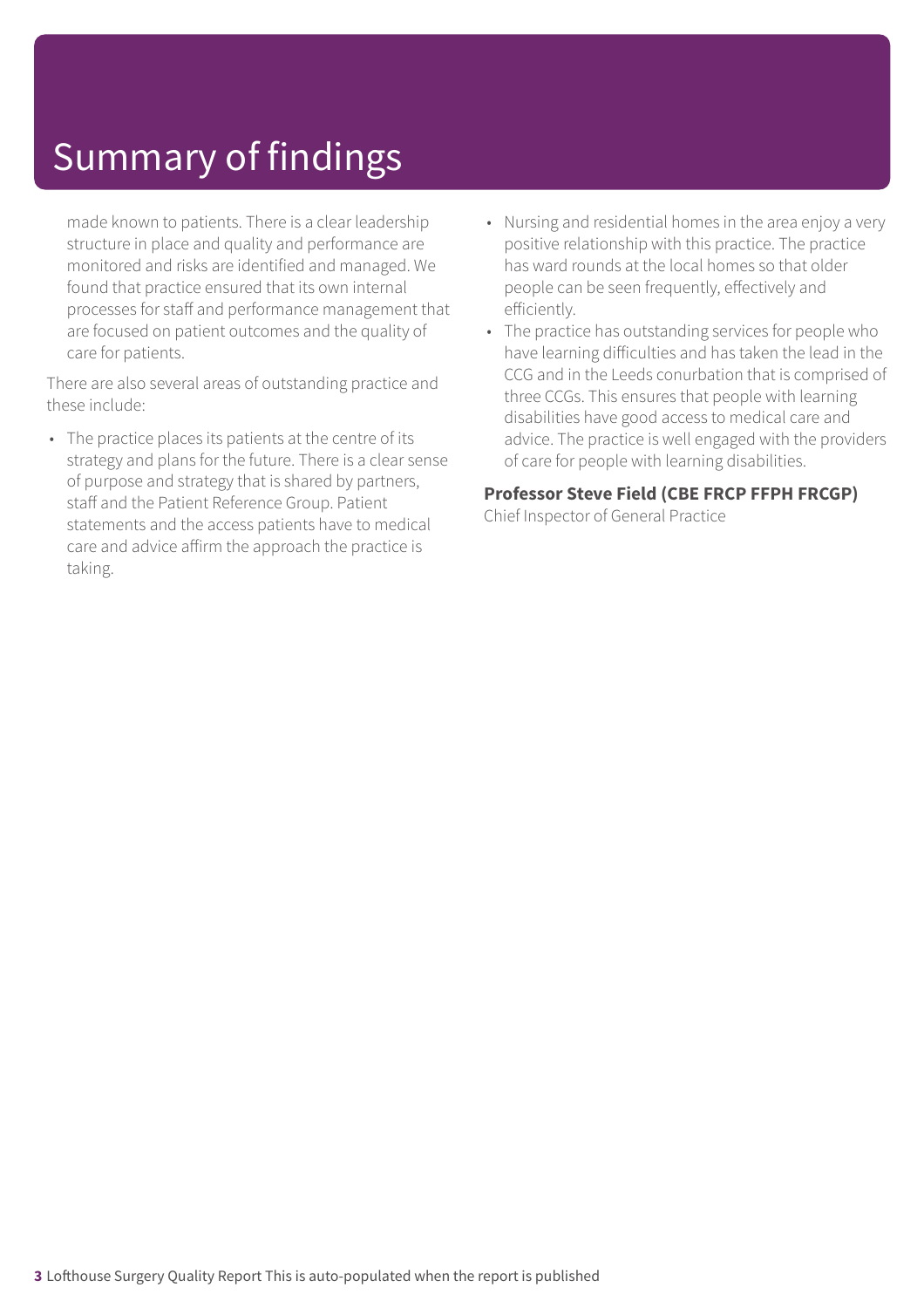### The five questions we ask and what we found

We always ask the following five questions of services.

#### **Are services safe?**

The practice is rated as good for safe. Staff understood and fulfilled their responsibilities to raise concerns and report incidents and near misses. All opportunities for learning from internal and external incidents were maximised to support improvement. Information about safety was highly valued and also used to promote learning and improvement. Risk management was comprehensive, well embedded and recognised as the responsibility of all staff. There were enough staff to keep people safe.

#### **Are services effective?**

The practice is rated as good for effective. Data showed patient outcomes were at or above average for the locality. NICE guidance was referenced and used routinely. People's needs were assessed and care was planned and delivered in line with current legislation. This includes assessment of capacity and the promotion of good health. Staff received training appropriate to their roles and further training needs were identified and planned. The practice could identify all appraisals and the personal development plans for all staff. Multidisciplinary working was evidenced.

#### **Are services caring?**

The practice is rated as good for caring. Data showed patients rated the practice higher than others for all aspects of care. Feedback from patients about their care and treatment was consistently and strongly positive. We observed a patient centred culture and found strong evidence that staff were motivated and inspired to offer kind and compassionate care and worked to overcome obstacles to achieving this. We found many positive examples to demonstrate how people's choices and preferences were valued and acted on. Views of external stakeholders were very positive and aligned with our findings.

#### **Are services responsive to people's needs?**

The practice is rated as good for responsive. We found the practice had initiated service improvements for their patients that were over and above their contractual obligations. The practice had implemented suggestions for improvements and made changes to the way it delivered services as a consequence of feedback from the Patient Reference Group (PPG).

Patients reported good access to the practice and had a named GP or GP of choice promoting continuity of care. Urgent appointments were available on the same day. There was evidence of shared

**Good –––**

**Good –––**

**Good –––**

**Good –––**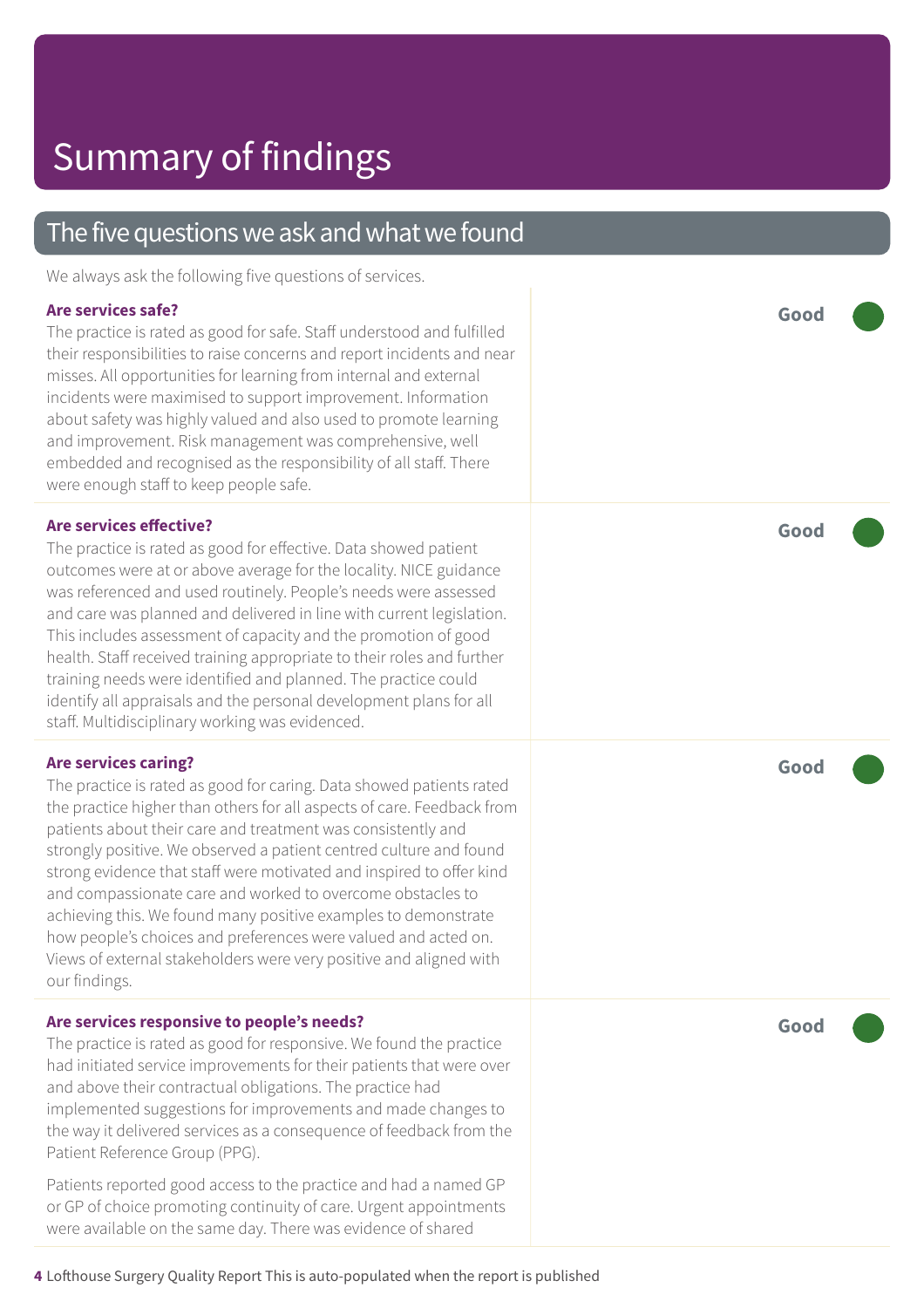learning from complaints with staff and other stakeholders. This was a patient-centred practice, where in the words of one partner if a patient said they needed to be seen that day they would be seen that day. There was a clear complaints policy and procedure demonstrating that the practice responded quickly to issues raised and brought them to resolution. The practice had good facilities and was well equipped to treat patients and meet their needs.

#### **Are services well-led?**

The practice is rated as outstanding for well-led. The striking feature of this practice was that it was clear that patients' preferences, needs and views were the factors that lay at the centre of the practice's concerns and service. The practice had a clear vision which had quality and safety as its top priority. The strategy to deliver this vision had been produced with stakeholders, the patient reference group (PRG) and was reviewed and discussed with staff. There was good leadership and a strong learning culture. The practice responded effectively to change and encouraged staff to make suggestions for improvement. High standards were promoted and owned by all practice staff with evidence of team working across all roles. Governance and performance management arrangements had been proactively reviewed and took account of current models of best practice. We found there was constructive staff engagement and a high level of staff satisfaction. The practice sought feedback from patients, which included using new technology, and had a very active PRG. All staff we spoke with felt valued and rewarded for the jobs they undertook. They were encouraged to develop themselves in terms of skills and undertaking new roles within the practice.

**Outstanding –**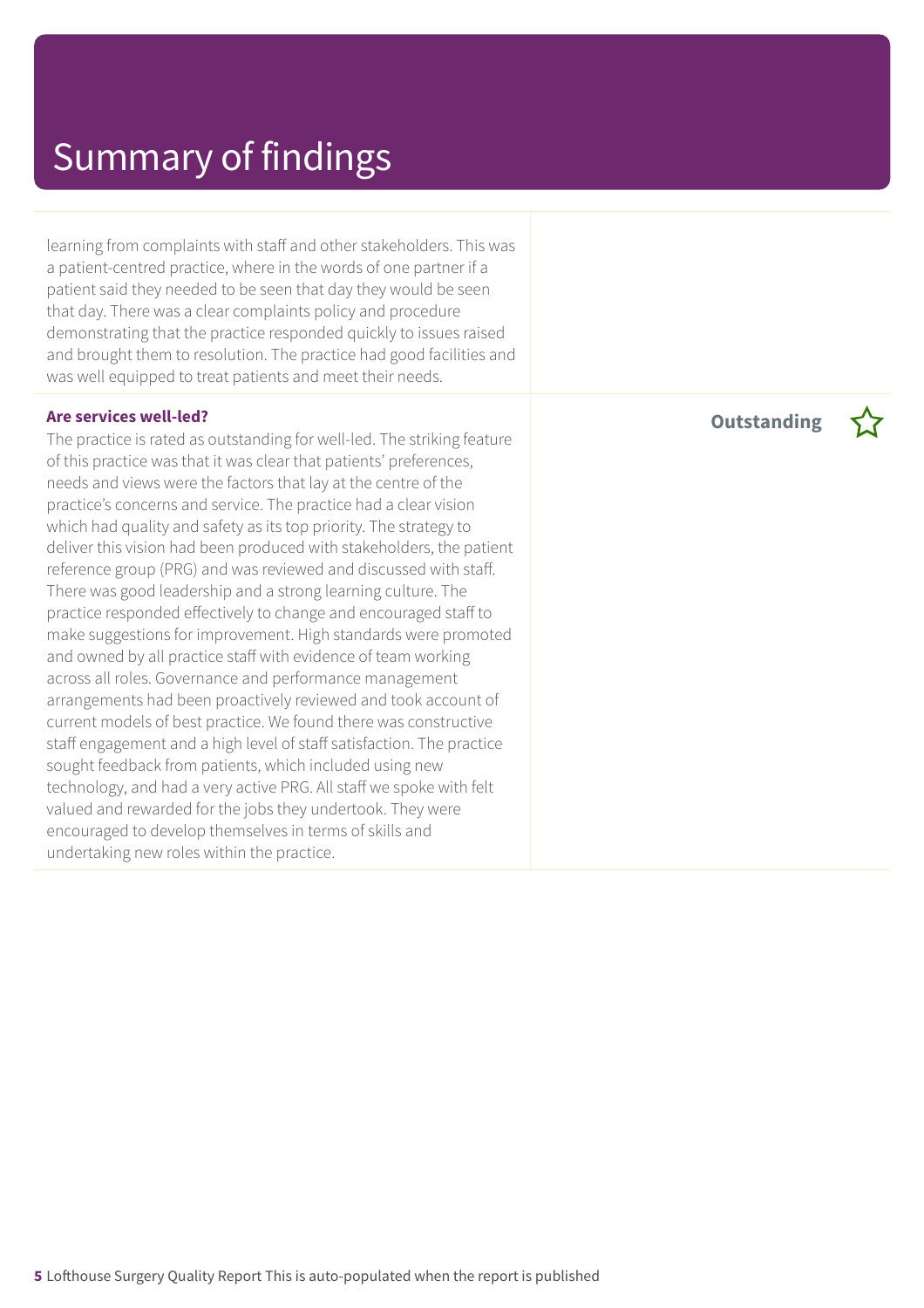### The six population groups and what we found

We always inspect the quality of care for these six population groups.

#### **Older people**

The practice is rated as good for the care of older people. The practice had established with the local nursing and care homes weekly rounds so that older people could be seen frequently so that their condition and well-being was effectively monitored. Nationally reported data showed the practice had good outcomes for conditions commonly found amongst older people. The practice offered proactive, personalised care to meet the needs of the older people in its population and had a range of enhanced services, for example in dementia and end of life care. The practice was responsive to the needs of older people, including offering home visits when requested or needed. Following a suggestion from the PRG the practice introduced an appointment reminder using mobile phones text messaging for older people and other patients.

#### **People with long term conditions**

The practice is rated as good for the population group of people with long term conditions. Emergency processes were in place and referrals made for patients in this group that had a sudden deterioration in health. When needed longer appointments and home visits were available. All these patients had a named GP and structured six-monthly reviews to check their health and medication needs were being met. For those people with the most complex needs the named GP worked with relevant health and care professionals to deliver a multidisciplinary package of care.

#### **Families, children and young people**

The practice is rated as good for the population group of families, children and young people. Immunisation rates were high for all standard childhood immunisations. We were provided with good examples of ensuring the appropriate support was available to new mothers. Emergency processes were in place and referrals made for children and pregnant women who had a sudden deterioration in health. All staff were well aware of their safeguarding responsibilities with respect to children and adults.

#### **Working age people (including those recently retired and students)**

The practice is rated as good for the population group of the working-age people. The needs of the working age population had been identified and the practice had adjusted the services it offered to ensure these were accessible and flexible.

**Good –––**

**Good –––**

**Good –––**

**Good –––**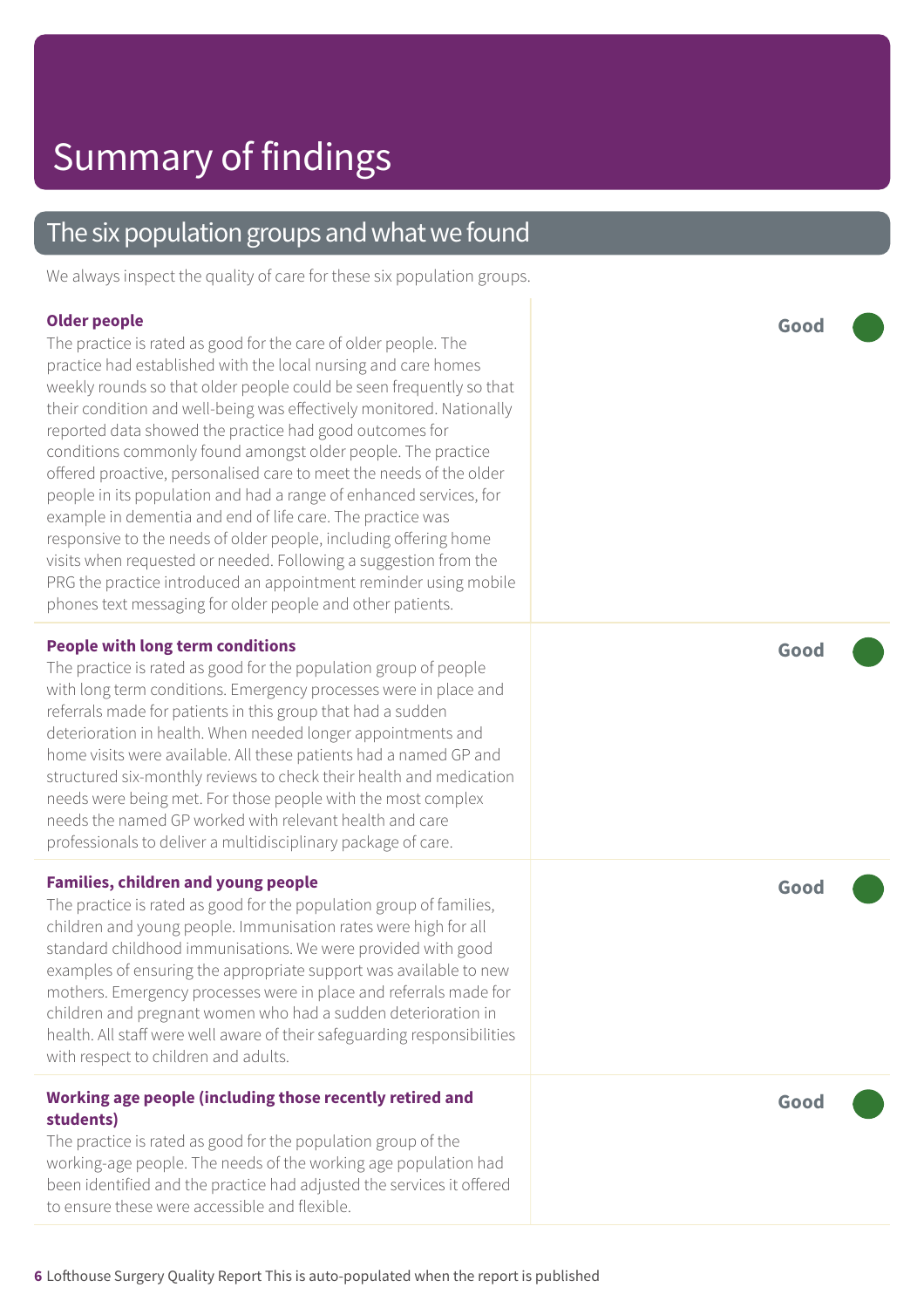### Summary of findings

#### **People whose circumstances may make them vulnerable**

The practice is rated as outstanding for the care of people whose circumstances may make them vulnerable. The practice held a register of patients living in vulnerable circumstances including those with a learning disability and other patients who were believed to be vulnerable.

The practice regularly worked with multi-disciplinary teams in the case management of vulnerable people. It had told patients about how to access various support groups and voluntary organisations. Staff knew how to recognise signs of abuse in vulnerable adults and children. Staff were aware of their responsibilities regarding information sharing, documentation of safeguarding concerns and how to contact relevant agencies in normal working hours and out of hours.

The practice worked beyond its boundaries and patient list. An example of this was how the practice had taken the lead with respect to the needs of people who had learning disabilities. Not only had this affected the care they provided to people on their patient list, but it also involved the providers of residential care services, neighbouring practices, the CCG as a whole and the two other CCGs in the Leeds conurbation.

#### **People experiencing poor mental health (including people with dementia)**

The practice is rated as good for the population group of people experiencing poor mental health (including people with dementia). Depression management is evidence based and responsive. There was safe prescribing of antidepressants and follow up is appropriate. All people with severe mental health problems who were identified through the QOF data receive annual physical health check.

**Outstanding –**

**Good –––**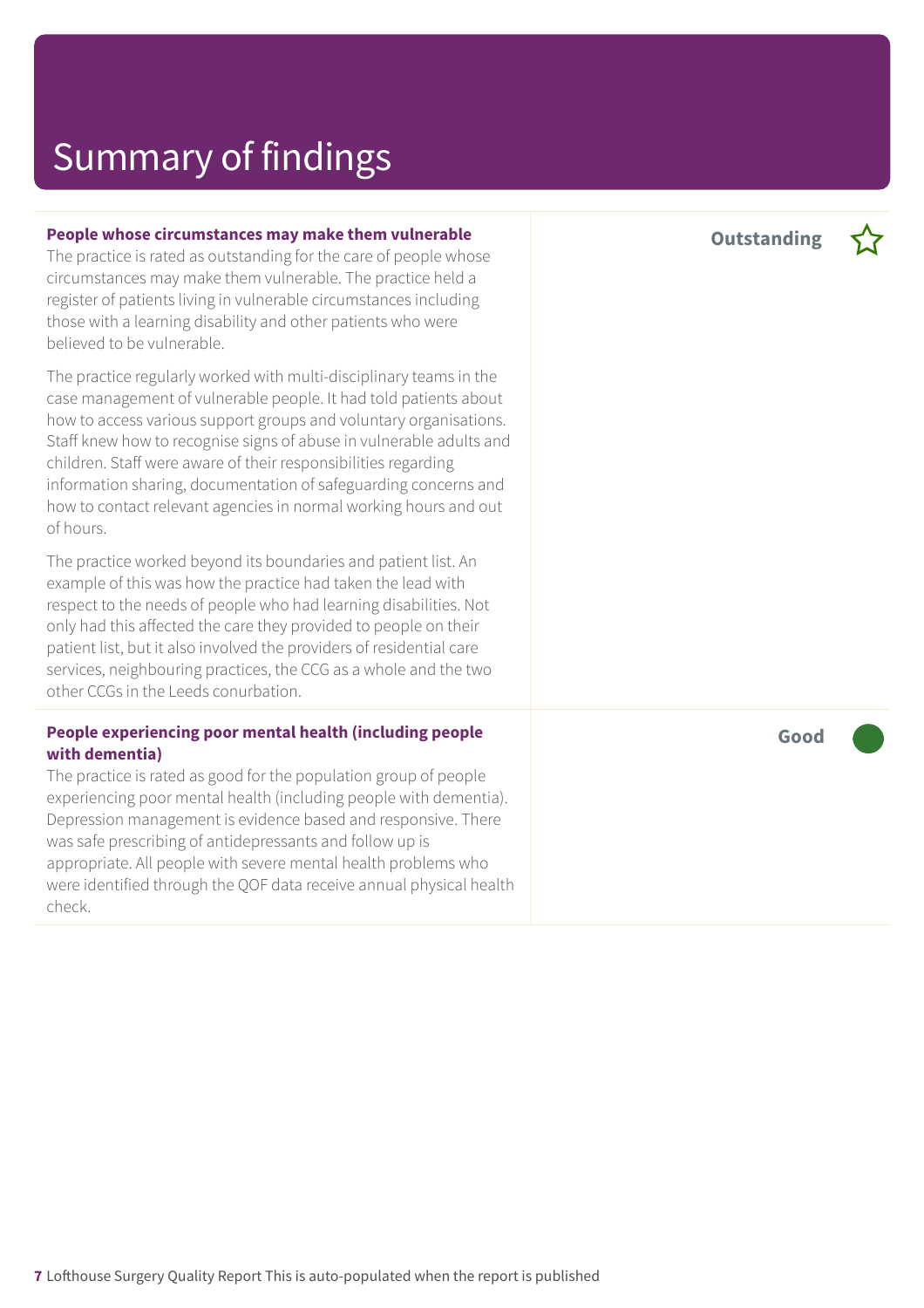### What people who use the service say

We observed staff interaction with patients in the waiting areas at both surgeries, we spoke with six patients, two of whom were members of the patient reference group (PRG) and reviewed the report of the patient survey that undertaken late in 2013. We also considered the 33 completed CQC comment cards that were available at the Lofthouse Surgery. In summary patients were very positive about how the practice worked and met their needs.

- The practice's patient survey showed overwhelmingly that patients were content with the appointment system and felt they could access medical attention and advice when they needed.
- Patients we spoke with said they would recommend the practice to other people. They felt listened to and involved in their treatment. It was evident that patients felt the commitment of both staff and the doctors in that they would ensure that their healthcare needs would be met.
- Patients knew they could speak to someone in private if necessary and that they could have someone present during their consultation if this was what they wanted. All patients were happy with the cleanliness of the environment.
- Patients think of Lofthouse as a village and as with most villages people talk about the services and facilities in the village. Patients were aware that people were changing their preference for their GP practice so that they would be listed with this practice and they said this was not surprising as the practice enjoys a deservedly good reputation in the village. People talk about the practice in the village.
- The Patient Reference Group was an active group that was facilitated by the practice manager and one of the lead partners. It was evident that the PRG was active and had contributed to practice's strategy and feedback about patients views. They were listened to and had influenced practice policies with respect plans for reducing the number of "did not attend" appointments and risk management in the practice.
- Patients had made recommendations through the suggestion box and the patient survey and we saw examples when these had been acted upon.

### **Outstanding practice**

There were also several areas of outstanding practice and these included:

- The clear sense of purpose and strategy for the practice that was shared by partners, staff and the Patient Reference Group (PRG).
- It was clear that patients' preferences, care and need were at the centre of the practices means of delivering services and this was shown through patient statements and the access patients had to medical and health care advice as well as their clear statement in the five year development plan.
- The practice had a very effective and positive relationship with nursing and residential homes in the area and had taken the initiative to set up ward rounds so that older people could be seen frequently, effectively and efficiently.
- The practice had outstanding services with respect to people who had learning difficulties and had undertaken the lead role influencing the care provided by neighbouring practices, with the CCG and with the other two CCGs covering the Leeds district.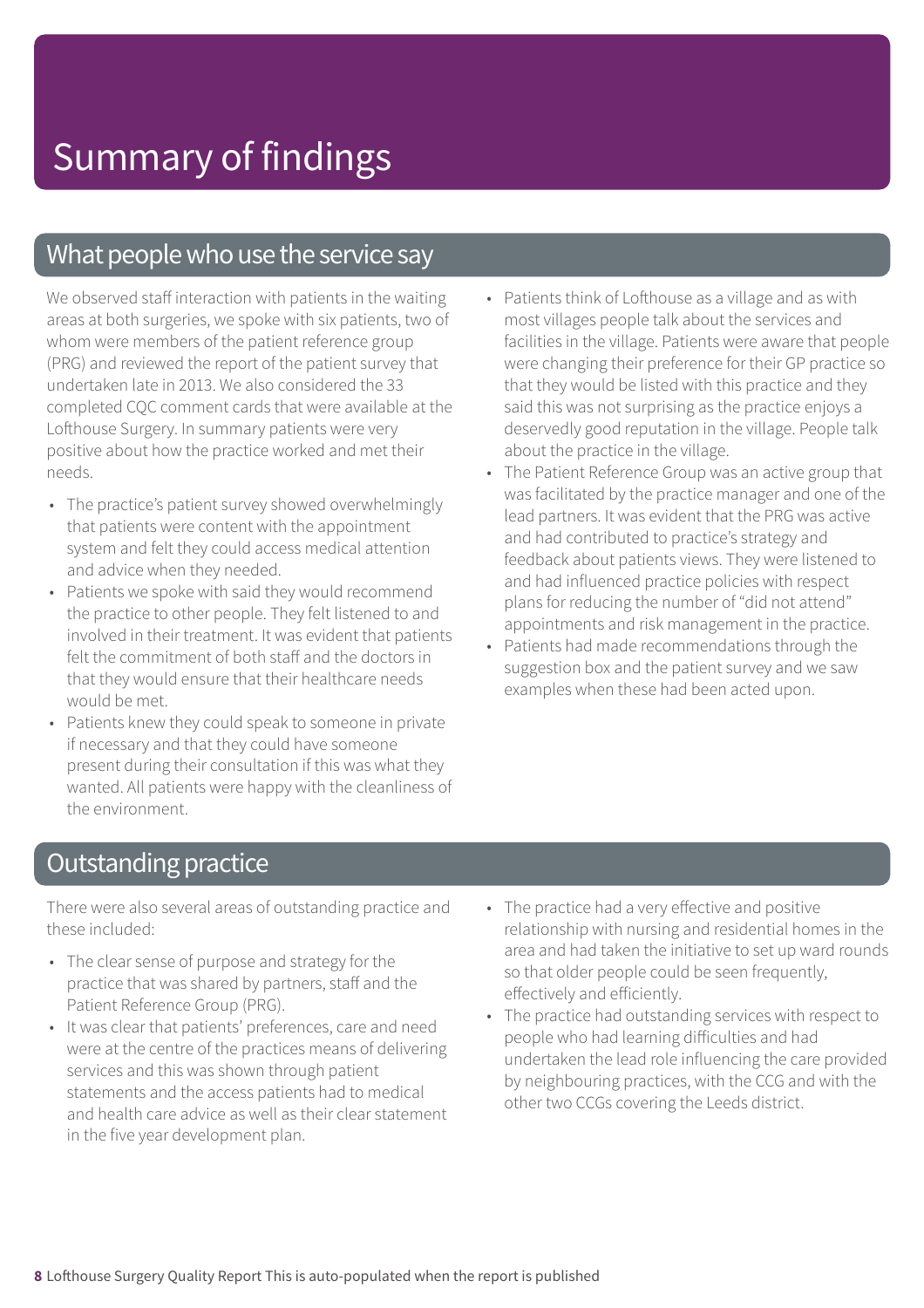

# Lofthouse Surgery **Detailed findings**

### Our inspection team

#### **Our inspection team was led by:**

Our inspection team of four people was led by a CQC Lead Inspector and included a CQC second inspector, a GP, and a practice manager.

### **Background to Lofthouse Surgery**

Lofthouse Surgery is located on the border of Leeds and Wakefield. It is comprised of two surgeries, the main one being Lofthouse Surgery and a smaller branch at The Manse which is located in Rothwell, Leeds. Both sites work with the same patient list which cover a population of over 10,000 people and it is a growing list particularly over the past two years. It has five GP partners (two female and three male) and the staffing arrangement is three fulltime GPs, two part-time GPs, a practice manager, a salaried GP, two practice nurses, two health care assistants and a team of administrative and domestic staff. The population they serve is primarily an older population with nearly of third of their list being over the age of 65 years and this appears higher than other practices throughout the country.

The branch surgery, The Manse is located at:

4 Marsh Street

Rothwell

Leeds

LS26 0AE

We visited both sites as part of this inspection.

The practice has a General Medical Services (GMS) contract with NHS England to provide primary care services in this area. The practice does not believe this is the appropriate contract arrangement as in their view the contract does not recognise the demographics of their patient list and the fact that is a rapidly growing list.

The practice was inspected in November 2013 under the old style inspection methodology when it was found to be non-compliant with respect to requirements for workers and as a follow up inspection in February 2014. It was found to be compliant with the regulations. The practice performs well on the quality and outcome framework (QOF), which is national performance measurement tool for GP practices. For five QOF indicators the practice performed better than other practices nationally. These indicators were about services for people with learning disabilities, two were regarding services for people receiving palliative care and support, and two were about patient satisfaction with respect to their doctor and nurse contact and their involvement in the decision making regarding their treatment.

The practice uses Local Care Direct 111 service to provider after hours responses for patients.

### Why we carried out this inspection

We inspected this service as part of our new comprehensive inspection programme covering Clinical Commissioning Groups throughout the country. Lofthouse surgery is part of the Leeds South and East CCG and was randomly selected from the practices in the Leeds South and East Clinical Commissioning Group (CCG) area.

We carried out a comprehensive inspection of this service under Section 60 of the Health and Social Care Act 2008 as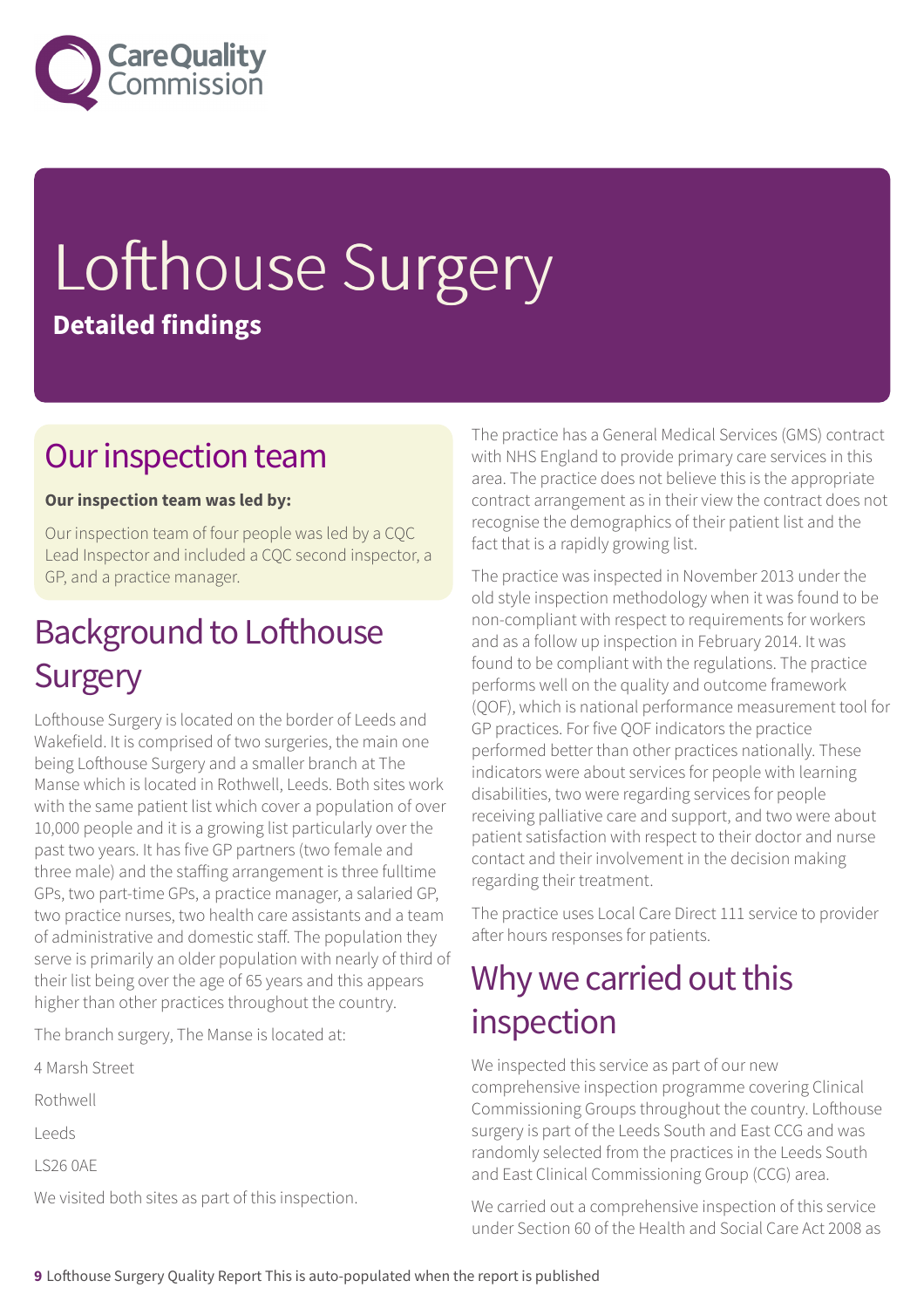# Detailed findings

part of our regulatory functions. This inspection was planned to check whether the provider is meeting the legal requirements and regulations associated with the Health and Social Care Act 2008, to look at the overall quality of the service, and to provide a rating for the service in accordance with the Care Act 2014.

Please note that when referring to information throughout this report, for example any reference to the Quality and Outcomes Framework data, this relates to the most recent information available to the CQC at that time.

### How we carried out this inspection

Before inspecting this practice, we considered information we held about the practice and asked other organisations to share their views about the practice. We carried out an announced visit on 22 October 2014. During our visit we spoke with various staff including three of the GP practice partners, a locum GP, the practice manager, a practice nurse, administrative staff and six patients, including two members of the patient reference group for the practice. We observed how people were dealt with when they arrived at the surgeries.

The team met with the senior partners of the practice and the practice manager and the practice explained how they were structured, their aims, their achievements and changes over recent months and their current challenges. We explained how the inspection process worked and how the information we collected would be used. In preparation for the inspection we had also spoken with the Leeds and South and East CCG, the West Yorkshire local area team of NHS England and Healthwatch, Leeds.

To get to the heart of patients' experiences of care and treatment at GP practices, we always ask the following five key questions:

- Is it safe?
- Is it effective?
- Is it caring?
- Is it responsive to people's needs?
- Is it well-led?

We also looked at how well services are provided for the following specific groups of people:

- Older people
- People with long-term conditions
- Families, children and young people
- The working-age population and those recently retired (including students)
- People in vulnerable circumstances who may have poor access to primary care
- People experiencing poor mental health

As noted earlier, the practice patient list showed that the proportion of people aged over 40 years was greater than other practices nationally, while patients under the age of 40 years, including children, was significantly below the average of other practices.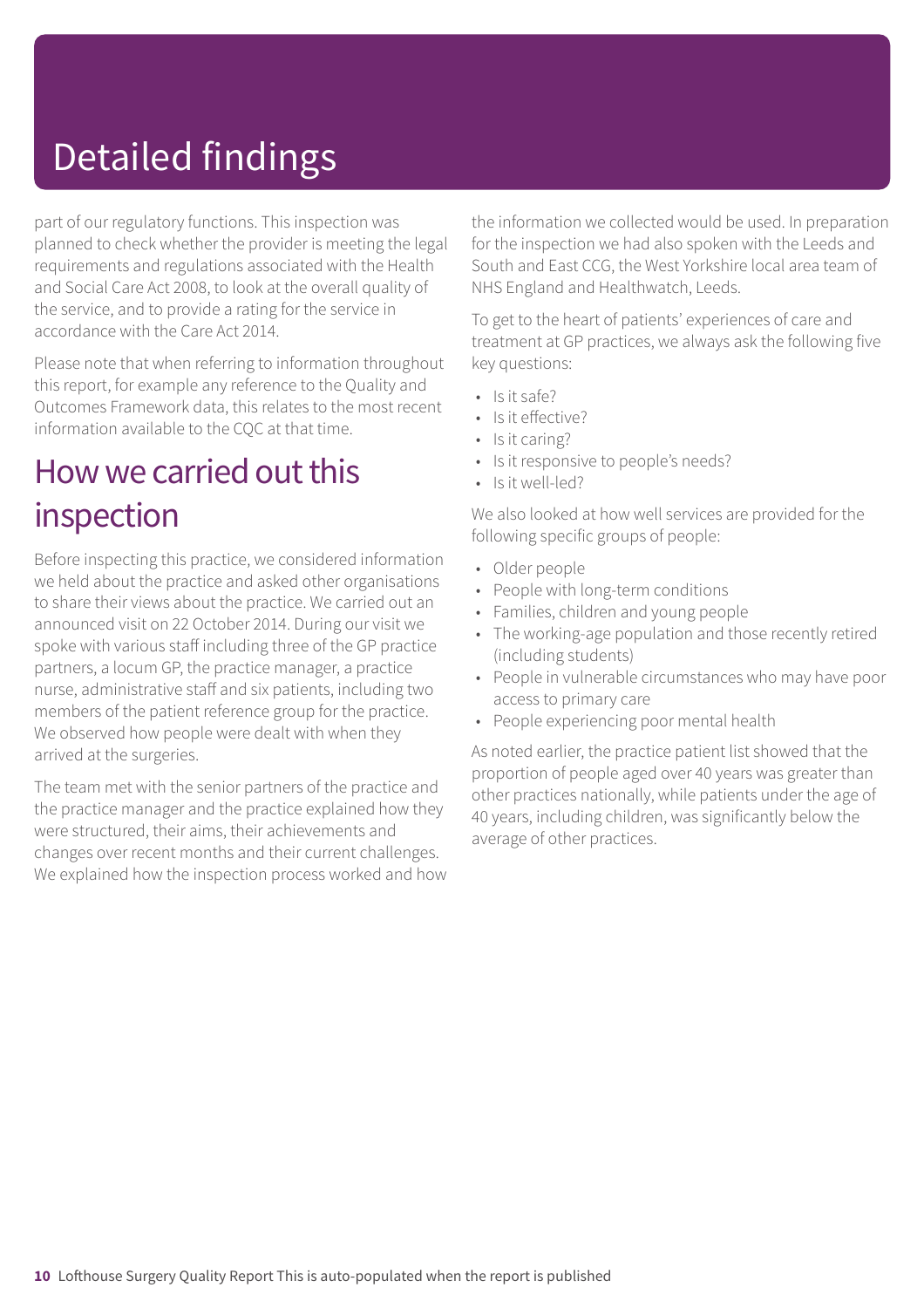## **Our findings**

#### **Safe track record**

Systems were in place to monitor patient safety. Reports from NHS England indicated that the practice had a good track record for maintaining patient safety. Staff were encouraged by the management team to be proactive in talking to them about incidents and concerns and helping to find solutions. Staff we spoke with were clear about the reporting systems in place for ensuring patient safety and were able to tell us about some of the incidents and concerns and what improvements had been put in place as a result.

All significant events were recorded on the IT system. The GPs told us they were a high reporter on the system but that this was because they wanted to capture all actual incidents and near misses. These were discussed at monthly clinical meetings and changes in practice and learning points were actioned and disseminated to other members of the team. We were told of an example whereby following one particular concern the prescription clerk now reviewed all hospital letters after GPs had seen them to ensure that medication alterations had been actioned on the patient's prescription chart. We saw their report of their significant events review for 2013-2014. We spoke with the practice manager about 11 of these events and looked at the actions taken as a result. We were told that the practice manager trains the reception staff to report any concerns to either a partner or to herself as practice manager. Our view of the of the process was that it was thorough and where there could learning and changes this occurred.

We were told about their effective system for regular audits and monthly meetings that examined clinical issues. The results of these discussions were minuted and distributed throughout the practice as needed. We noted that the practice manager ensures that staff do report any concerns to either her or a partner.

We found that the practice used information from different sources, including patient safety incidents, complaints and clinical audit to identify incidents that were occurring. These were discussed at clinical meetings and any action to take was identified and recorded for follow up at subsequent meetings.

Patient safety alerts were immediately emailed to GPs by the practice manager. All relevant ones were printed off and

then brought to the clinical meetings for discussion and action recorded where needed. Any alerts specific to nursing were emailed directly to the practice nurses as well and the lead nurse ensured action was taken as required and any action documented. Clinical staff were able to verify this process.

#### **Learning and improvement from safety incidents**

The practice had a system in place for reporting, recording and monitoring significant events.

There was an open and transparent culture when accidents, incidents and near misses occurred.

There was an accident and incident reporting policy and procedure to support staff and with which they were familiar.

One of the GPs explained for instance there had been a concern about a letter that had not been actioned and this led to an incorrect dose of drug being administered. This heightened awareness of system failure. As a result a system of alerts on the patient records was devised. Another example concerned a dementia patient over-using paracetamol. These have led to changes to the communication from hospital and a new process for requesting painkillers from the desk.

The service had a process for monitoring significant events and when required these were reported to the local Clinical Commissioning Group (CCG) for further monitoring and scrutiny. The practice was benchmarked against a quarterly review undertaken by the CCG. We were given two examples of significant events around medicines misuse by individual patients where the practice had put in place a plan to prevent reoccurrence which showed very clearly the lessons learnt from the incidents. Another incident where a patient had been allergic to a particular medicine showed the immediate action the practice had taken to stop this medicine being taken by the patient.

Of the events we reviewed we were satisfied that appropriate actions and learning had taken place. All actions were monitored at monthly meetings for review to be sure any actions had been implemented.

There was an annual review of significant events to look at incidents through the year and review changes to see if those changes had been embedded in practice. The annual review included a review of patient complaints to look for themes and trends. To date no particular themes or trends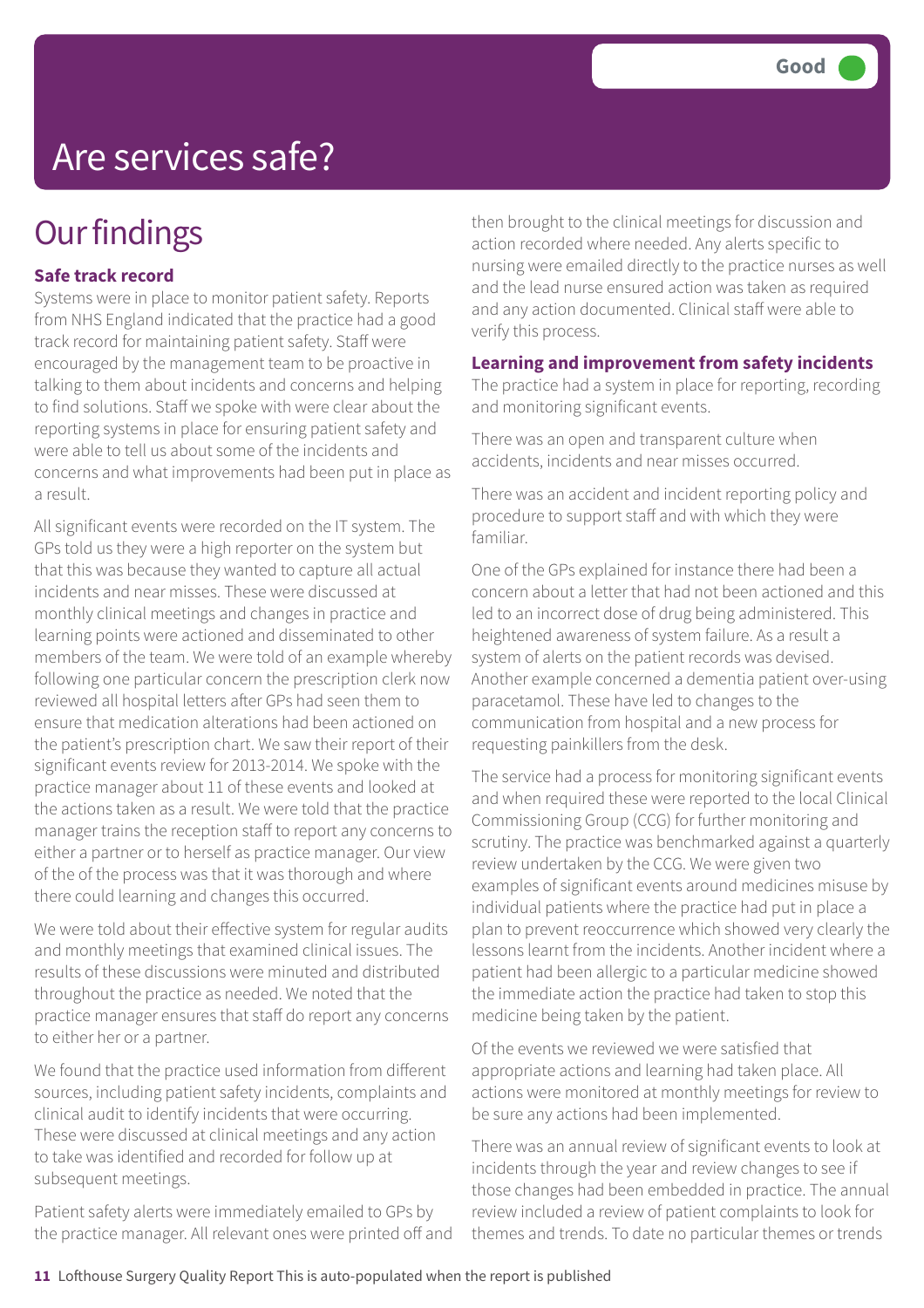have been identified. We were assured that once matters have been discussed at practice management meetings the relevant changes and actions are effectively cascaded to the clinical team.

#### **Reliable safety systems and processes including safeguarding**

There were comprehensive safeguarding policies in place for children and adults. Staff demonstrated knowledge and understanding of safeguarding and they knew who took the GP lead responsibility in this and had ready access to the CCG and Local Authority safeguarding contact numbers if they needed them. All staff spoken with said they would approach the lead GP or the practice manager if they had any safeguarding concerns. All staff had undertaken training regarding safeguarding of children and adults as part of their essential (mandatory) training modules. This training had been given at different levels appropriate to the various roles of staff.

The last training event on safeguarding was 12 months ago as part of a TARGET (Time for audit, research, governance, education and training) session. There was also an icon on the IT system that worked as a prompt and alert for clinicians in the event of a safeguarding issue emerging during patient contact. Clinical staff are aware of these arrangements. The practice was very aware of the implications and their duties with respect to the Mental Capacity Act 2005.

We were told that one of the partners took the lead on safeguarding matters and this included the training and liaison with health visitors. While there were no regular meetings with health visitors, when there were issues or problems there was effective liaison with these agencies and professionals.

There was a chaperoning policy was in place. Nursing staff and health care assistants, who had been suitably trained, undertook the chaperone role when this was needed. However, on occasions administrative staff may also be called upon to do this. They too have received training in this regard. There was clear signage in the reception area offering chaperones if so desired by patients.

#### **Medicines management**

We found there were up to date medicines management policies in place and staff we spoke with were familiar with them. The medicines management review policy was detailed and clearly showed the responsibilities from the

request, to the production and authorisation of the prescription. There were clear clinical controls in place which included ensuring that medication changes following a patient's discharge from hospital were amended and authorised personally by the doctor in order to avoid errors. We saw that medicines for use in the practice were stored securely and that only clinical staff had access. Medicines were checked regularly and stock rotated, this ensured that medicines did not go past their expiry date and remained safe to use. The vaccine fridges we saw were well stocked but not overly stocked which showed that stock control was effective and medicines were not in danger of being wasted by going out of date before use. Fridge temperatures where medicines were stored were checked daily by the nursing team and they were familiar with what to do should the temperatures be outside the appropriate range. We saw the practice nurse preparing to take some vaccines to the branch surgery using a cold bag to ensure the continuation of the "cold chain" in order to prevent the vaccines becoming unusable through being stored at too high a temperature.

Clear records were kept whenever any medicines stocked by the practice were used. The records were checked by staff who reordered supplies as required. There are no controlled drugs stored on the premises. We saw that emergency medicines were stored safely yet accessible to staff when needed and were monitored to ensure they were in date and effective. Medicines were available for home visits. Systems were in place to minimise the risk of unsafe use or of medicines being used inappropriately. GP

bags held minimal in date stock and the GPs had a good rationale in place for their decisions to carry the particular drugs on home / emergency visits. FP10 prescription pads were stored securely in a locked cupboard and a note made of the prescription numbers before they were signed out to prevent misuse of the prescription pads.

The practice computer system was backed up on a regular basis to ensure that prescribing records and patient records were kept up to date. Medication reviews on patients were carried out regularly when either a block of repeat medication had come to an end, when patients attended the practice for monitoring of the condition that required a repeat medication or opportunistically if the patient attended with another condition. The practice computer system alerted clinicians that a review was required.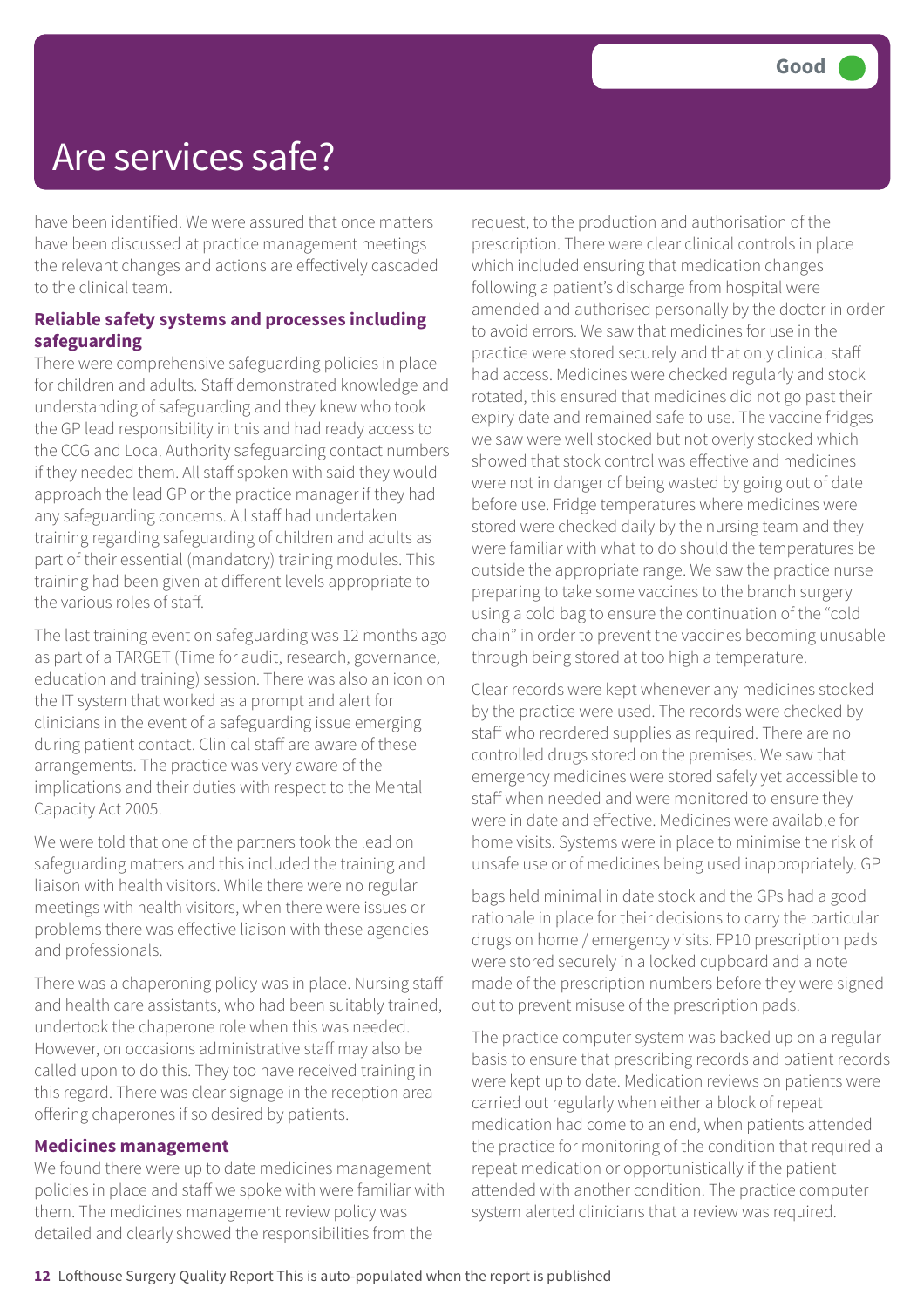The practice was a low prescriber of medication in comparison to other practices in the locality. They had reduced the costs of medicine further with increased usage, where possible, of generic (instead of branded) medicines. This is part of a focus across general practice on optimal use of medicines and this tries to ensure that patients get the right choice of medicine, at the right time. By focusing on patients and their experiences, the goal is to help patients to: improve their outcomes; take their medicines correctly; avoid taking unnecessary medicines; reduce wastage of medicines and ultimately the cost of healthcare to the NHS; and improve medicines safety.

There were also effective systems in place with respect to the Alerts for medicines, devices and patient safety. The practice managers brought these to the attention of the GP for action where appropriate.

#### **Cleanliness and infection control**

Both sites were clean and tidy. Feedback from patients indicated that the practice was always clean. We saw that the treatment rooms had appropriate flooring that enables effective cleaning and minimisation of risk regarding infection transmission. We saw that all toilet areas, patient toilets, were clean and the patient toilet also had nappy changing table. The system for recording the cleaning the arrangements and checks was also seen. The last audit of cleaning and infection control arrangements was done in September 2014.

We saw staff washing their hands on a frequent basis. Staff told us there was always sufficient personal protective equipment (PPE) available for them to use, including masks, disposable gloves and aprons. We saw that hand wash, disposable towels and hand gel dispensers were also readily available for staff. Clinical staff told us they had completed training in infection prevention and control. All cleaning equipment is appropriately stored. We saw there was safe storage and disposal of clinical and non-clinical waste.

Sharps bins were appropriately located, labelled, closed and stored after use. There was a contract in place for the removal of all household, clinical and sharps waste and we saw evidence that waste was removed by an approved contractor. Staff we spoke with told us that all equipment used for procedures such as smear tests and for minor

surgery was single use. Staff were not required to clean or sterilise any instruments and this reduced the risk of infection for patients. We saw that other equipment used in the practice was clean.

Infection prevention and control procedures were in place which provided staff with guidance and information to assist them in minimising the risk of infection.

One of the GPs takes on the lead responsibility for infection control and has prioritised actions from this audit. All staff have had recent training and all new staff undertake this part of their induction. We spoke with one staff member who had only recently commenced work with the practice and the above arrangements regarding their induction was confirmed. The training provided is through an e-learning package that is comprised of an advanced version for clinicians and a basic version for non-clinical staff.

We saw evidence that staff had their immunisation status checked which meant the risk of staff transmitting infection to patients was reduced. They told us how they would respond to needle stick injuries and blood or body fluid spillages and this met with current guidance. We saw that spillage kits for were readily available for staff to use in the event of blood or body fluid spillages and for mercury spillages.

We saw that the doctors' consultation rooms were well equipped, clean and well organised. Information about protocols and procedures were easy to access. There was also appropriate information available about the mental capacity. It was clear that the way this was all laid out so that practitioners would see these as effective aids in their decision making. In comparison to many practices this appeared to be very effective.

#### **Equipment**

The practice had systems in place to ensure annual inspection (due November 2014), calibration, maintenance and replacement of medical equipment and portable appliance testing. Suitable equipment which included medical and non-medical equipment, furnishings and fittings were in place. Staff confirmed they had completed training appropriate to their role in using medical devices. We saw evidence that clinical equipment was regularly maintained and cleaned.

Oxygen was available in the practice and oxygen cylinders were seen to contain adequate oxygen levels. The practice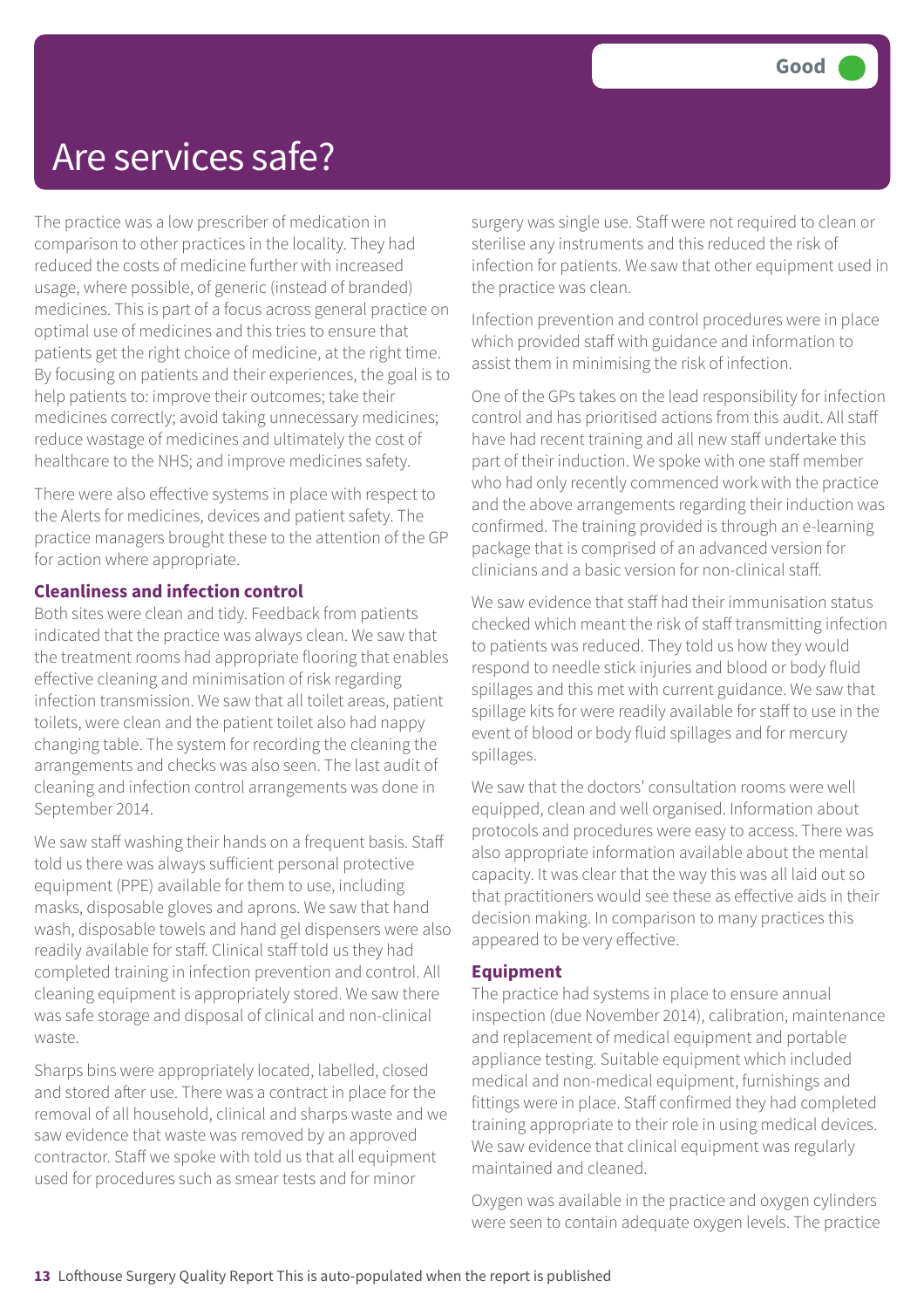did not have a cardiac defibrillator. However, staff had been trained in resuscitation and how to use a defibrillator. One of the GPs told us they were thinking about whether to purchase one for each surgery.

#### **Staffing and recruitment**

The staffing and premises issues are usually undertaken by the practice manager. The practice manager has been instrumental in reviewing the staff structure and benchmarking themselves against other practices. It is the view of some staff that the practice is understaffed and also under-resourced.

The service had a recruitment policy in place. Appropriate pre-employment checks were undertaken and completed before employment, such as references, medical checks, professional registration checks, photographic identification and Disclosure and Barring (DBS) formally Criminal Records Bureau checks. Staff had generally worked at the practice for a number of years but we were able to confirm that all of the relevant checks mentioned above were in place for a relatively new member of staff.

We discussed staffing levels and skill-mix with the practice manager and looked at the staffing roster. Patients we spoke with confirmed they could get an appointment to see a GP or nurse when they needed to. The practice used the same locum whenever needed so she was familiar with the practice, the patients the staff and the policies and procedures. All relevant recruitment checks had been carried out. Staff were flexible by rotating between both surgeries when needed.

Professional registration checks were completed annually and all the GPs, the practice nurses and the practice

manager had up to date medical insurance liability cover. We saw evidence of the effective performance management of staff so that the quality of care provided to patients was maintained at a high level. It was shown, for instance, that when there was an issue with respect to a GP's performance some time ago, this had been handled well – minimising risk to patients as well as good staff management.

#### **Arrangements to deal with emergencies and major incidents**

There was a disaster recovery plan in place for the practice. This outlined how they would respond to emergencies and major incidents that might interrupt the smooth running of the service. Copies were kept on each site and off site to ensure it was available if required.

On the day of the inspection the fire service also attended the practice to assess their fire risk assessment processes. We were told by the fire officer that the practice's preparedness and risk assessments were outstanding. We saw and staff told us that they had attended fire safety training. We were told that there was weekly fire alarm testing, monthly emergency lighting tests and a recent fire evacuation practice in September had taken place.

We noted that the practice did have oxygen available in case of an emergency but had decided following training that they would not have available a defibrillator. Doctors carry only benzyl penicillin in their bags and use other drugs from the surgery when needed and these are stored in the treatment room.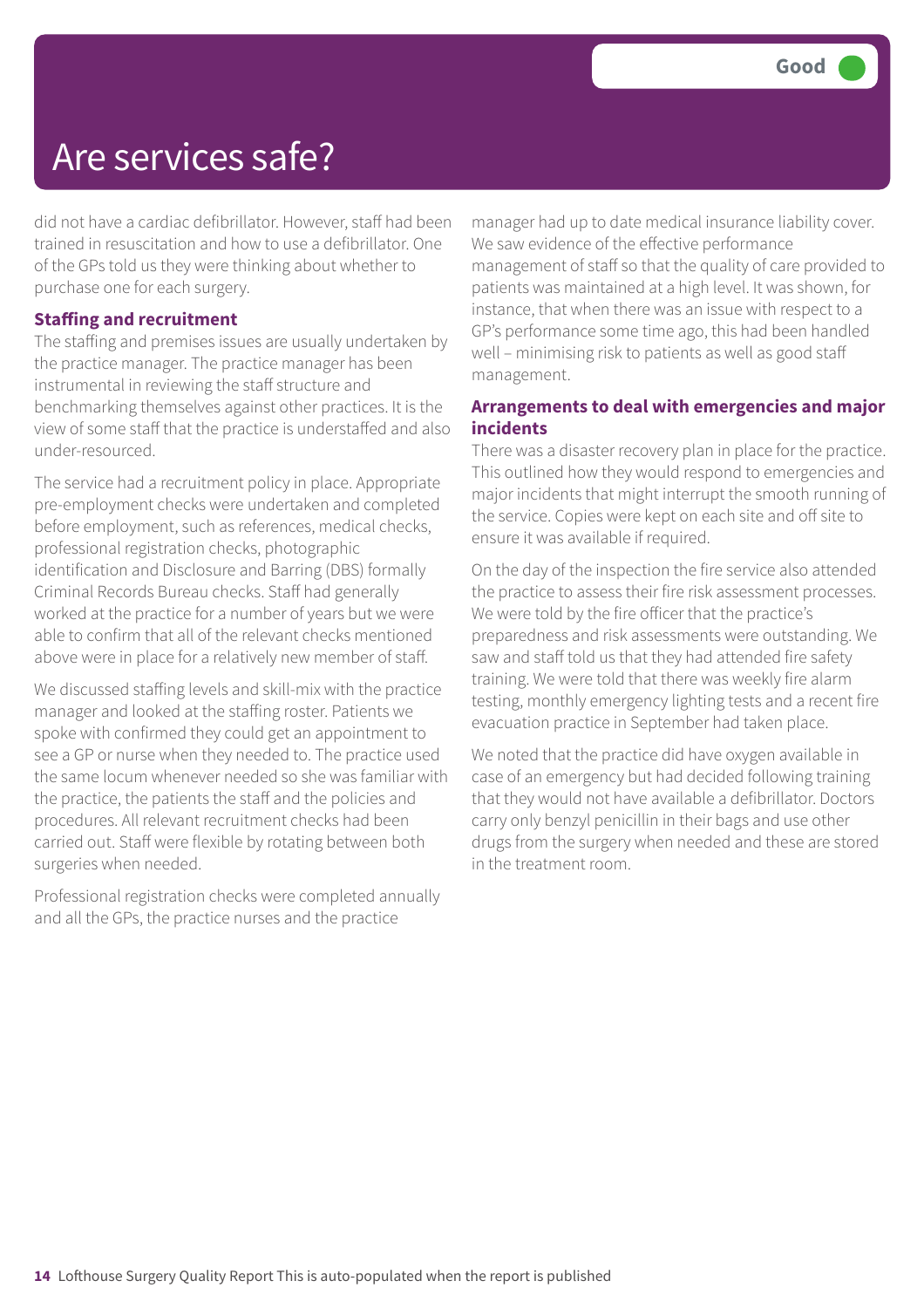# Are services effective?

(for example, treatment is effective)

## **Our findings**

#### **Effective needs assessment**

We saw that patients who needed additional support and/ or other risks associated with their age, health condition and personal circumstances were coded on the patient record system. We saw that the practice had undertaken two other clinical audits one concerning urinary tract infections and another on minor surgery.

We were told that that the practice operated on the principle of evidence based medicine. At the regular clinical meetings new guidance and guidance that was accessible from the National Institute for Health and Care Excellence (NICE) was discussed. Peer review mechanisms within the practice ensured that clinicians worked on the basis of evidence based practice. The GPs and nursing staff we spoke with could clearly outline the rationale for their treatment approaches. They were familiar with current best practice guidance accessing guidelines from NICE and from local commissioners. We saw minutes of practice meetings where new guidelines were disseminated, the implications for the practice's performance and patients were discussed and required actions agreed. The staff we spoke with and evidence we reviewed confirmed these actions were aimed at ensuring that each patient was given support to achieve the best health outcome for them.

We were told that the practice used risk management processes in order to alert GPs to likely deterioration of patient health conditions. The practice had identified that some two percent of their patients were considered to be at higher risk due to their health condition. These cases were discussed regularly in clinical meetings. Interviews with GPs showed that the culture in the practice was that patients were referred on the basis of need and that age, sex and race was not taken into account in this decision-making.

#### **Management, monitoring and improving outcomes for people**

All indicators on QOF showed the practice to be operating within expected outcomes or better. With respect to services for people with learning disabilities and palliative care service the practice was performing significantly better than other practices. The practice used the information they collected for the QOF and their performance against national screening programmes to monitor outcomes for their patients.

We were told about clinical audits that had been completed in relation to prescribing antibiotics. As noted earlier the practice is a low rate prescriber of antibiotics. The practice was aware that some patients overused their prescribed medication. As a result a medication chart was developed by clinicians for these patients and held with reception desk. This enabled both the practice and the patient to be more effective in the management of their medication.

We were told about how the practice provided end of life care. The practice worked to the Gold Standard Framework with multi-disciplinary meetings held every six weeks. The lead partner GP knew the families well.

We were told about the CCG quarterly "MOTs" that were designed to evaluate the practice's effectiveness. The findings of these efforts were discussed at clinical team meetings and we saw the notes from the most recent one in June 2014. Audits were undertaken as a result and we saw evidence of two of these. One was undertaken by a health care assistant and looked at the process for registering of new patients. Another was undertaken six months ago by a receptionist and this looked at patient visit patterns and led to

the practice adopting a weekly ward round process by GPs for the local nursing homes.

Staff from across the practice had key roles in the monitoring and improvement of outcomes for patients. These roles included: clinical audit scheduling; safeguarding management and medicines management. The information staff collected was then collated by the practice manager to support the practice to carry out clinical audits.

The practice showed us two clinical audits that had been undertaken in the last 12 months. The GPs told us clinical audits were often linked to medicines management information, safety alerts or as a result of information from QOF. For example we saw an audit regarding the prescribing of antibiotics for respiratory infections and bisphosphonate prescribing in line with recent published evidence. Following the audit, the GPs carried out medication reviews for patients who were prescribed these medicines and altered their prescribing practice, in line with the guidelines. GPs maintained records showing how they had evaluated the service and documented the impact of any changes.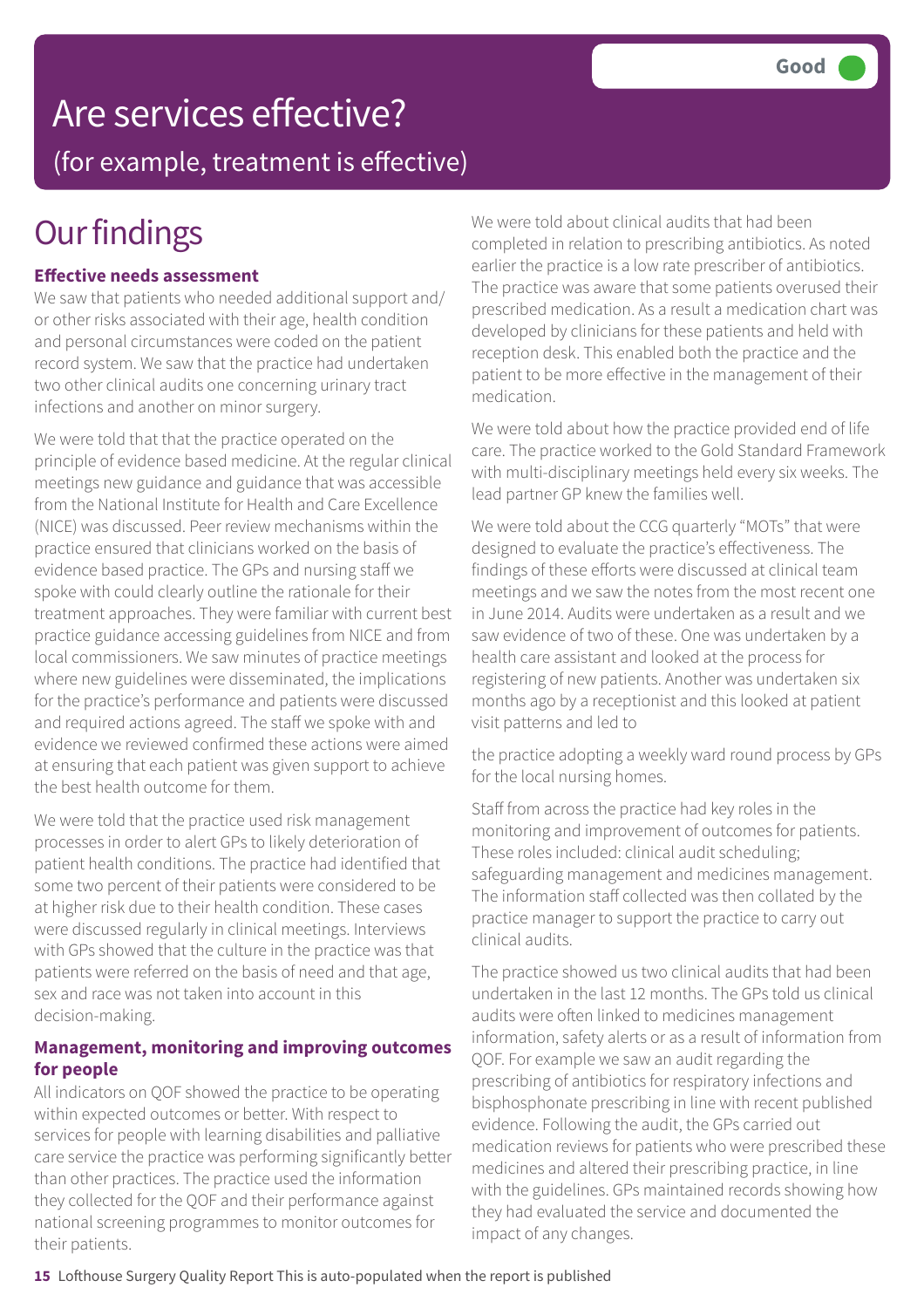### Are services effective? (for example, treatment is effective)

The team was making good use of clinical audit tools, clinical supervision and staff meetings to ensure the effectiveness of their practice. The staff we spoke with discussed how as a group they reflected upon the outcomes being achieved and areas where this could be improved. Staff spoke positively about the culture in the practice around audit and quality improvement.

#### **Effective staffing**

We were told about the training that was provided in-house and the appraisal processes. We noted that members of the practice have been revalidated and that the practice supports this process. All staff undertook annual appraisals which identified learning needs from which action plans were formulated. Staff interviews confirmed that the practice was proactive in providing training.

Clinical meetings were attended by partners and sometimes nurses if there were relevant agenda items. TARGET (Time for audit, research, governance, education and training) were in-house training sessions held 10 times per year and have covered CPR training, note-keeping and multidisciplinary work, and updating of policies. Some TARGET meetings involved the whole practice. In addition to this there were informal meetings. One of the doctors interviewed said he had been re-validated and that he and the practice wholeheartedly supported this process.There was also in house peer support and these discussions occur on a daily basis about patients and decisions. The practice reported also that the CCG peer review had been a helpful mechanism., through which they benchmark themselves against other practices in order to maintain and improve their services.

Practice staffing included medical, nursing, managerial and administrative staff. We reviewed staff training records and saw that all staff were up to date with attending mandatory courses such as basic life support. All of the GPs had been annually appraised and either had been revalidated or were in the process of being revalidated. (This is a requirement for all GPs. Every GP is appraised annually and every five years undertakes a fuller assessment called revalidation. To work as a GP they must be on the NHS England "performers' list" and being on this list is dependent on being successfully revalidated.)

A locum pack had been devised and compiled for induction of locums. We spoke with a GP locum on the day of the inspection and they explained to us how the induction process worked. The locum reported that they

had effective back up and support from the practice. While the locum has not been involved in the practice meetings she reported that effective communication of changes was done through the IT system. Any changes that were the result of significant events were also well communicated through this system and the practice manager. It was reported that there was a very effective "open door" policy and this enabled the locum to get suitable and timely advice when needed. We noted also that the practice called upon this locum regularly and as a result the locum GP was aware of the patients, the practice and provided continuity of care.

We saw that practice had an annual appraisal process in place for its staff and there was evidence to show that that the most recent round of appraisals had been completed in September 2014. We were told that one of the partners together with the practice manager undertook the annual appraisal process for all staff. We saw also a training matrix that was used to support the appraisal process. We spoke with one staff member who previously provided administrative support and who had wanted to become a healthcare assistant (HCA). Two years ago the person had the appropriate training and achieved National Vocational Qualification Level IV and now worked entirely in the new role of HCA. The appraisal, development and reporting processes was effective. We saw that appropriate processes were in place for the recruitment of staff with respect to training and checks with the Disclosure and Baring Service.

#### **Working with colleagues and other services**

The practice worked with the local nursing homes regarding patients who had dementia. There were effective processes for the management of correspondence from other services. The practice had a policy and we saw evidence of the process the practice used to receive hard copy letters about patients. This showed that that they had been read by the doctors or other appropriate clinical staff, recorded what action was required as a result, then scanned onto the patient's record and the paper record was then destroyed. All staff understood the process and their respective roles in that process.

The practice worked with other service providers to meet people's needs and manage complex cases. Blood results, x-ray results, letters from the local hospital including discharge summaries, out of hours providers and the 111 service were received both electronically and by post.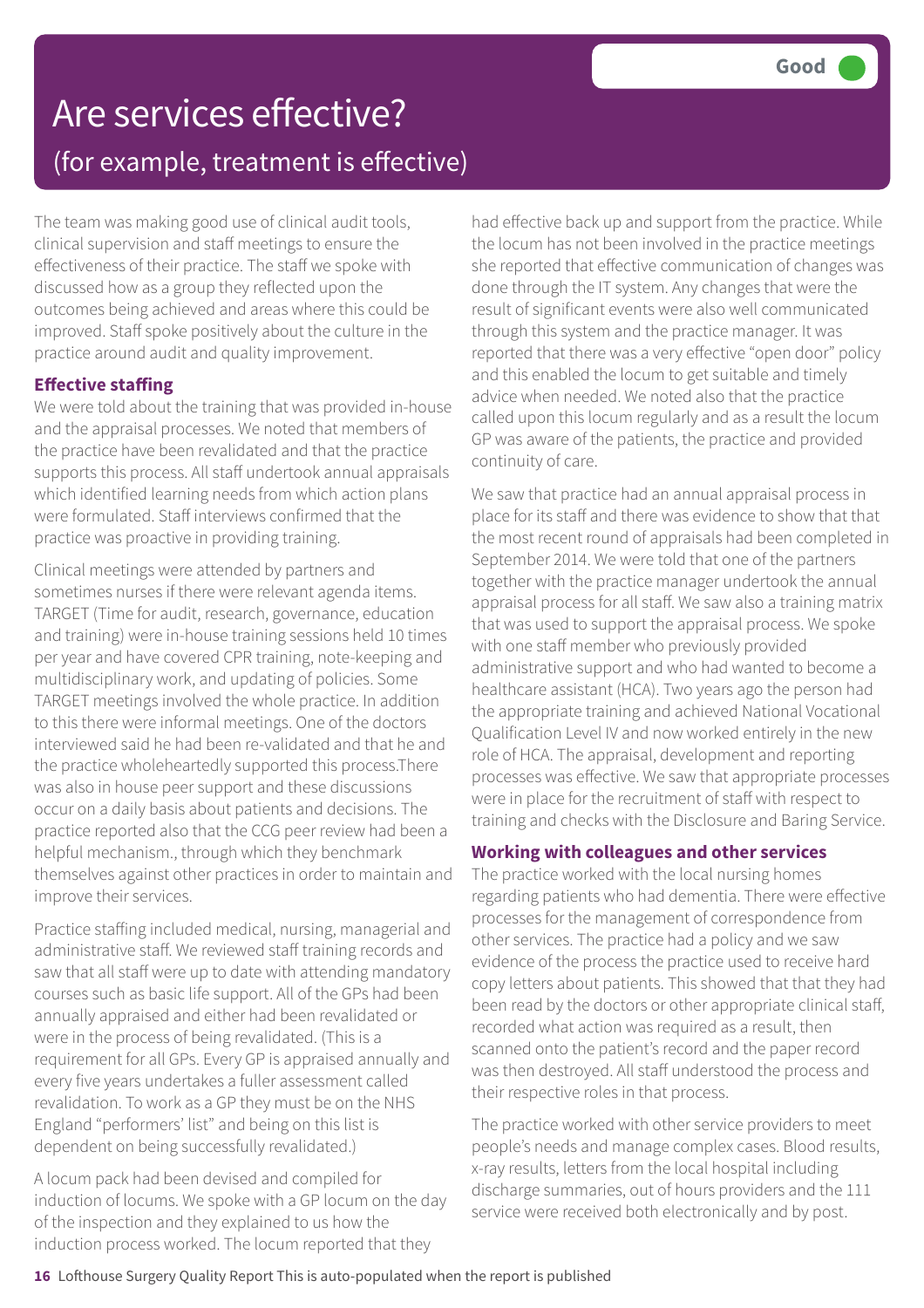### Are services effective? (for example, treatment is effective)

Out of hours services were provided by Local Care Direct using the NHS 111 call number. There were effective systems in place for instance in the management blood test results so that anything that was urgent or abnormal would be picked up promptly and responded to. There were also clear processes for the management of referrals to secondary care and the process for the management of the patient's care when patients were discharged. Attention was paid to the assessed risks to the patient. We were told that if patients for instance were in the "two per cent" group of assessed high risk, then there would be prompt follow up visit by the GP.

In common with other practices, Lofthouse Surgery was engaged with their flu campaign and winter planning. Extra out of hours clinics were planned and this was happening in discussion with other local practices.

#### **Information Sharing**

Systems were in place for making referrals through the Choose and Book system. (The Choose and Book system enables patients to choose which hospital they will be seen in and to book their own outpatient appointments in discussion with their chosen hospital). Staff reported that this system was usually easy to use.

An electronic patient record was used by all staff to coordinate, document and manage patients' care. All staff were fully trained on the system, and commented positively about the system's safety and ease of use.

#### **Consent to care and treatment**

We found that clinical staff were aware of the Mental Capacity Act 2005 and their duties in fulfilling its requirements. While it was acknowledged for instance with respect to dementia that it was easier when there was a clear diagnosis the practice worked with other services such as Aire Court (a part of the Leeds and York Partnerships Foundation NHS Trust) particularly when major decisions were needed about the patient's care.

Patients with learning disabilities and those with dementia were supported to make decisions through the use of their care plans. These care plans were reviewed annually (or more frequently if changes in clinical circumstances dictated it) and had a section stating the patient's preferences for treatment and other decisions. All clinical

staff demonstrated a clear understanding of Gillick competencies. (These help clinicians to work with children aged under-16 who have the legal capacity to consent to medical examination and treatment).

#### **Health Promotion & Prevention**

We saw that the practice met all of its targets with respect to vaccinations and cervical cytology. Their bowel screening programme showed better performance than other practices nationally. All new patients have an NHS health check and this is undertaken by the health care assistant. In the event of health concerns being identified the GP was informed and these were followed-up in a timely manner. The practice actively promotes health programmes such as referrals to the "lets change" weight programme and/or the smoking cessation programmes. The practice was also aware of the needs of carers.

One of GPs had recently attended a local event in Rothwell that had been arranged by the agencies from the voluntary sector. The GP had been impressed by the range and extent of local support available and this has prompted better use of such organisations to support their patients.

We saw that there were many and appropriate leaflets on lifestyle information, screening opportunities and vaccination information in the practice's waiting areas. The practice's website also provided a very good range of the health information.

The practice had numerous ways of identifying patients who needed additional support, and were pro-active in offering additional help. For example, the practice kept a register of all patients with learning disabilities and all were offered an annual physical health check.

#### **Population Groups**

#### **Older People**

- The practice had a very effective link with the local nursing and residential care homes. Ward rounds are an enhanced service and are done once a week. Some 25 patients were seen in one round.
- There was provision of a named GP for all patients over 75.

#### **People with Long Term Conditions**

- Patients were recalled through medication reviews.
- There were Structured six monthly reviews for various LTCs (e.g. Diabetes).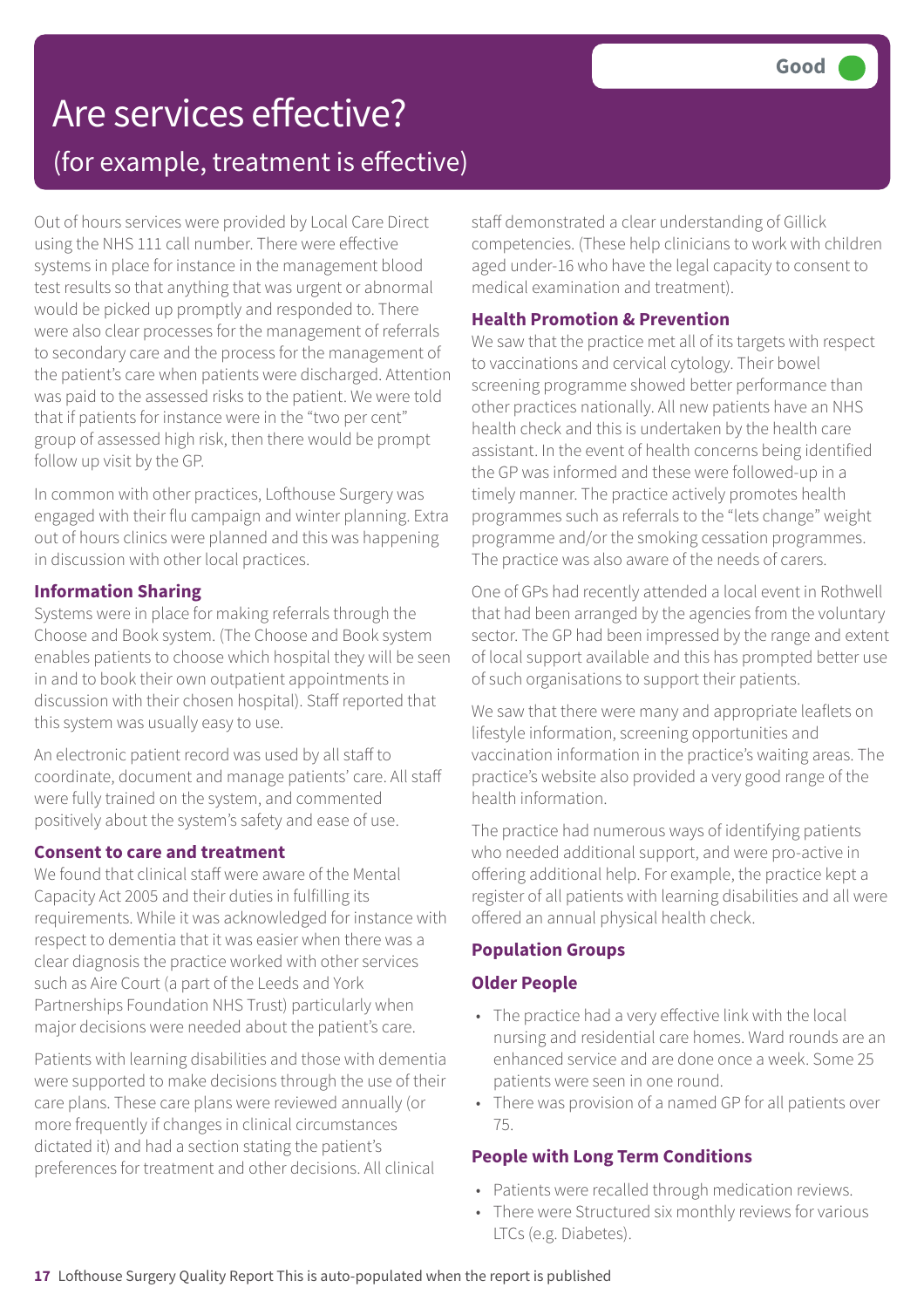### Are services effective?

### (for example, treatment is effective)

- There was a system for risk assessing patients that is identification of those at high risk of developing LTCs.
- There was evidence of multidisciplinary case management meetings for these patients.
- All patients with a long term condition had a named GP.

#### **Families, Children and Young People**

- All immunisation targets were met.
- Antenatal clinics were done at the surgery and child health surveillance is done by the GPs. Every new mum was called at home once the discharge summary is received and if there are problems a home visit will be arranged
- There was evidence of signposting of young people towards sexual health clinics.
- There was evidence of multidisciplinary team working (midwifes, nurses, health visitors) and while these were not regular meetings between these agencies and the practice, referrals and meetings occurred as needed.

#### **Working Age people**

• The practice is responsive to the needs to working age people. The practice is open from 7am three days in the week. Both surgeries are open to 6pm each day. We saw that there were appointment slots made available to patients who worked. We saw that there was capacity for the practice to see these patients when needed.

#### **People whose circumstances may make them vulnerable**

• Learning disabilities – the practice has a comprehensive register that identifies most if not all people with learning disabilities in their area. There was an icon on IT home screen that prompts the need to consider reasonable adjustments to enhance their access to care. Annual health checks administration. The practice contacts the residential home and arranges a time for an assessment. They then send out a symptom checklist form that was brought in including a urine sample. The practice took a lead not only with respect to their area but also neighbouring practices and the CCG.

#### **People experiencing poor mental health**

- Depression management was evidence based and responsive.
- There was safe prescribing of antidepressants and follow up arrangements were appropriate.
- All people with severe mental health problems who are identified through the QOF data receive annual physical health check.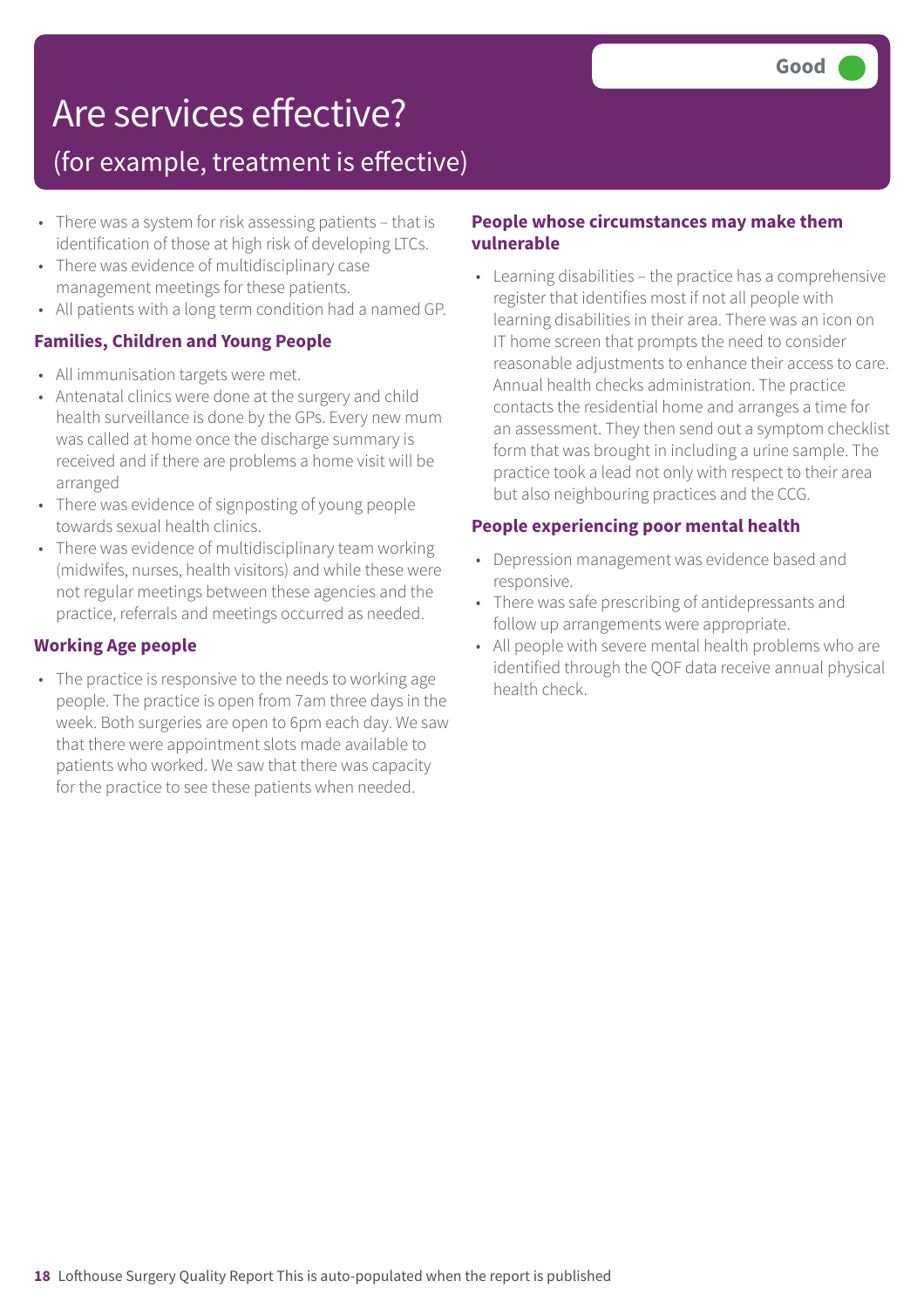# Are services caring?

## **Our findings**

#### **Respect, Dignity, Compassion and Empathy**

We observed staff interaction with patients in the waiting areas at both surgeries, we spoke with six patients, two of whom were members of the patient reference group (PRG) and reviewed the report of the patient survey that was undertaken late in 2013. We also considered the 33 completed CQC comment cards that were available at the Lofthouse Surgery.

Our observations and discussions with patients confirmed that people were treated with respect and compassion. Patients, some of whom had been attending the practice for most of their lives, said they could not fault the practice. More than one person referred to area of Lofthouse as a village and like all small communities people talk about their services. Lofthouse Surgery was highly regarded and in the words of one of the PRG members it was not surprising that the practice's patient list was increasing dramatically. He believed that this was due to the way the practice provided its care to patients and as a consequence its good reputation.

The waiting area was clean and check–in arrangements at both the main surgery and branch were automated. There were staff pictures on display and effective notices throughout the waiting room. These included information about chaperone arrangements if needed, complaints, and other health promotion information. There was a disabled toilet facility and other toilets, all of which were clean.

We observed staff to be considerate of the patients' needs for privacy and if needed there was a separate room that could be used to afford the patient more privacy when explaining their needs to reception staff. Staff and patients told us that all consultations and treatments were carried out in the privacy of a consulting room. Disposable curtains were provided in consulting rooms and treatment rooms so that patients' privacy and dignity was maintained during examinations, investigations and treatments. We noted that consultation / treatment room doors were closed during consultations and that conversations taking place in these rooms could not be overheard.

We observed staff were careful to follow the practice's confidentiality policy when discussing patients' treatments so that confidential information was kept private. The practice switchboard was located away from the reception

desk which helped keep patient information private. Staff told us if they had any concerns or observed any instances of discriminatory behaviour or where patients' privacy and dignity was not being respected they would raise these with the practice manager. The practice manager told us she would investigate these and any learning identified would be shared with staff.

#### **Care planning and involvement in decisions about care and treatment**

The report of the practice's patient survey completed in 2013 noted that almost (98 percent) all of the patients who responded to the survey (total number of survey respondents was192) were content with the appointment system and felt they could access medical attention when they needed it and with whom they preferred to see, although at the same time understanding of the limitations of the practice. Similarly patients were happy about the opening times. In all aspects that the survey explored patients expressed approval and support. The surgery was accessible and people felt they were treated with respect and dignity, listened to and that clinical staff communicated clearly and effectively. Patients were confident about the treatment they received. Free text comments in survey from patients showed that the practice responded to some suggestions such as having a photograph board of the doctors and staff at the surgery. Other comments made some suggestions about making improvements with respect to appointments, parking arrangements, about being told when doctors are running late and that the carpet in the waiting area needed cleaning. It appeared the practice took these suggestions on board and had responded accordingly. The practice produced a report of the survey that showed the results and concluded with a table headed "You said - We did".

This is consistent with the views on the NHS Choices website, which shows this practice was amongst the best in the country.

Patients we spoke with on the day said they would recommend the practice to other people. They felt listened to and involved in their treatment. Patients felt that the practice was efficient and with respect to two patients, who said they had a long term condition, had regular follow-up and this was managed well and with sensitivity.

Patient feedback on the vast majority of the completed CQC comment cards similarly reflected very positive statements about the practice and the way they have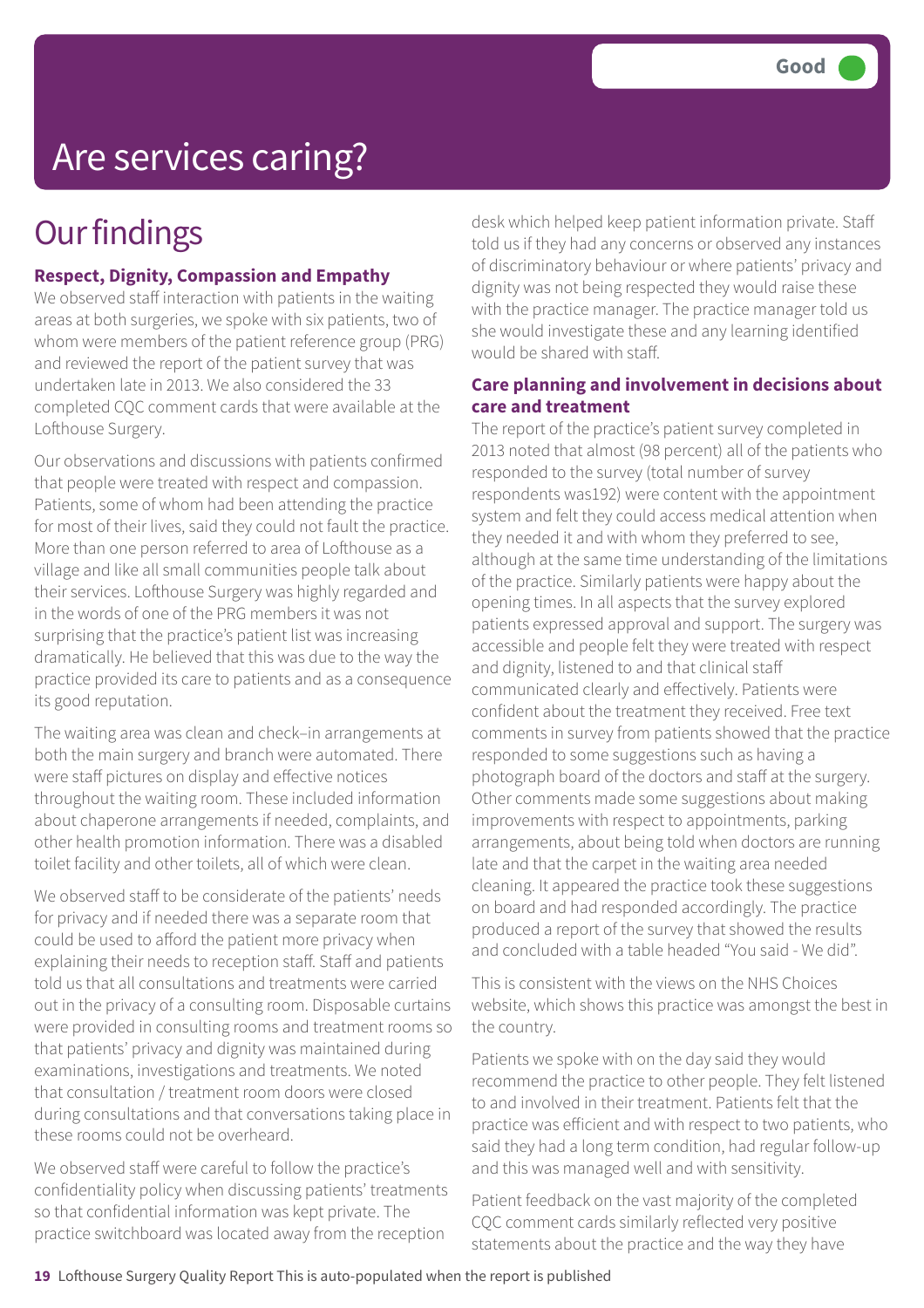### Are services caring?

interacted with both clinical and reception staff. People have said that they have sufficient time in consultations, that felt listened to and supported by staff. Two patients noted that the practice had managed their long term condition from diagnosis through to on-going support and treatment very positively.

#### **Patient/carer support to cope emotionally with care and treatment**

Locum staff reported that the entire practice was entirely focused on the needs of patients. This was demonstrated by reception staff and medical staff alike. There also seemed to be good access for patients and this was reflected in some of the feedback that the locum had had from patients themselves. As noted above the patient survey showed that people felt they were helped in a supportive and caring manner by both the clinical and reception staff.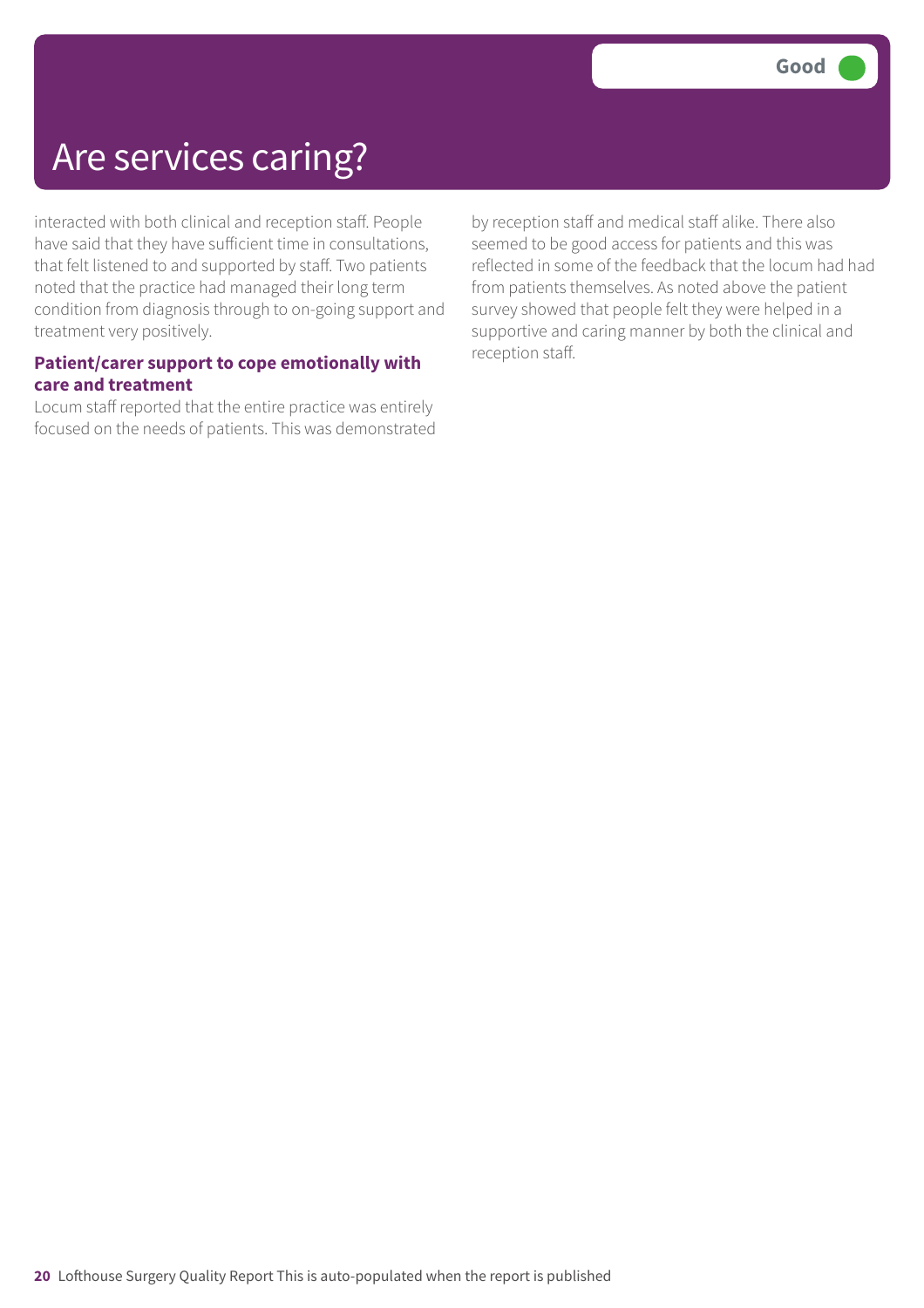# Are services responsive to people's needs?

(for example, to feedback?)

# **Our findings**

#### **Responding to and meeting people's needs.**

We found the practice was responsive to patient's needs and that it had systems in place to maintain the level of service provided. The needs of the practice population were understood and systems were in place to address identified needs. As noted earlier, the practice had been proactive and assessed the risks to their patients and had identified two per cent of their patients who may develop further difficulty in their health condition. These patients were followed-up regularly and their needs reviewed.

The NHS Local Area Team (LAT) and Clinical Commissioning Group (CCG) told us that the practice engaged regularly with them and other practices to discuss local needs and service improvements that needed to be prioritised.

The practice was responsive to patient feedback. Examples we noted included the practice's responses to the arrangements in the waiting areas, furnishings and the installation of a photo-board in the waiting area showing the staff of the practice. Another example was about the practice's long standing problem with respect to patients who failed to attend after making an appointment (DNAs). This was costly in terms of time and effectiveness for patients. The patient reference group (PRG) noted this problem and questioned the practice about their presumption that patients, particularly older patients, were not familiar with information technology or mobile handsets. They suggested that they could obtain patients' contact details by email or mobile phone and remind people of their appointments on the day of the appointment. It appeared that this has been very successful. Since implementing the plan the PRG has noted a month on month gradual reduction in DNAs.

There has been very little turnover of staff over recent years which has enabled good continuity of care and accessibility to appointments with a GP of choice. Longer appointments were available for people who needed them, including appointments with a named GP or nurse. The practice worked with local care homes and had a weekly ward round for residential patients at three care homes. We were told that other care homes wanted their patients added to the practice's list and this was understandable and commendable as care staff were not required to make appointments for medication changes or set up routine appointments for apparently minor issues. The impact of

this approach was seen in the reduced need for unplanned call-outs and reductions in unplanned admissions to hospital. The practice had achieved and implemented the gold standard framework for end of life care. They had a palliative care register.

#### **Tackle inequity and promote equality**

The practice had recognised the needs of different groups in the planning of its services. For instance, one of the GP partners took the lead on learning disabilities. She ensured that all people with learning disabilities were contacted to help ensure that their health needs were met. This partner also took the lead with the CCG on learning disability issues. She had developed a "ready reckoner" for common conditions associated with learning disability. The template had been taken up by the CCG and there were easy read leaflets on the website also in use. The practice had also looked at the this group of patients with respect to "do not attend" appointments. The learning disability register was cross-checked in order to help people with learning disabilities through the health care system. The lead partner also assisted other practices with advice about setting up their own services.

This was very commendable as the lead taken by this practice has influenced the care provided by neighbouring practices and also in the other CCGs.

#### **Access to the service**

We saw the practice's appointment system and this was flexible enough to cater for patients' varied circumstances. For instance, for people who worked there were early morning appointments available.

Interestingly the practice has debated for some time about how to make best effective use of doctors' time in response to patient need and demand. We were told that the practice had considered using triage and telephone consultations in an endeavour to manage patient demand. However, they concluded that the time was best spent in seeing the patient, even if this amounted to simply reassuring the patient of how their condition might progress. The practice stated quite clearly if the patient felt they needed to be seen

that day, then they would be seen that day. In the practice's view this was simply one element of their "patient centred" service.

Appointments were available from 7am to 6pm on Tuesdays at The Manse Surgery and Wednesdays and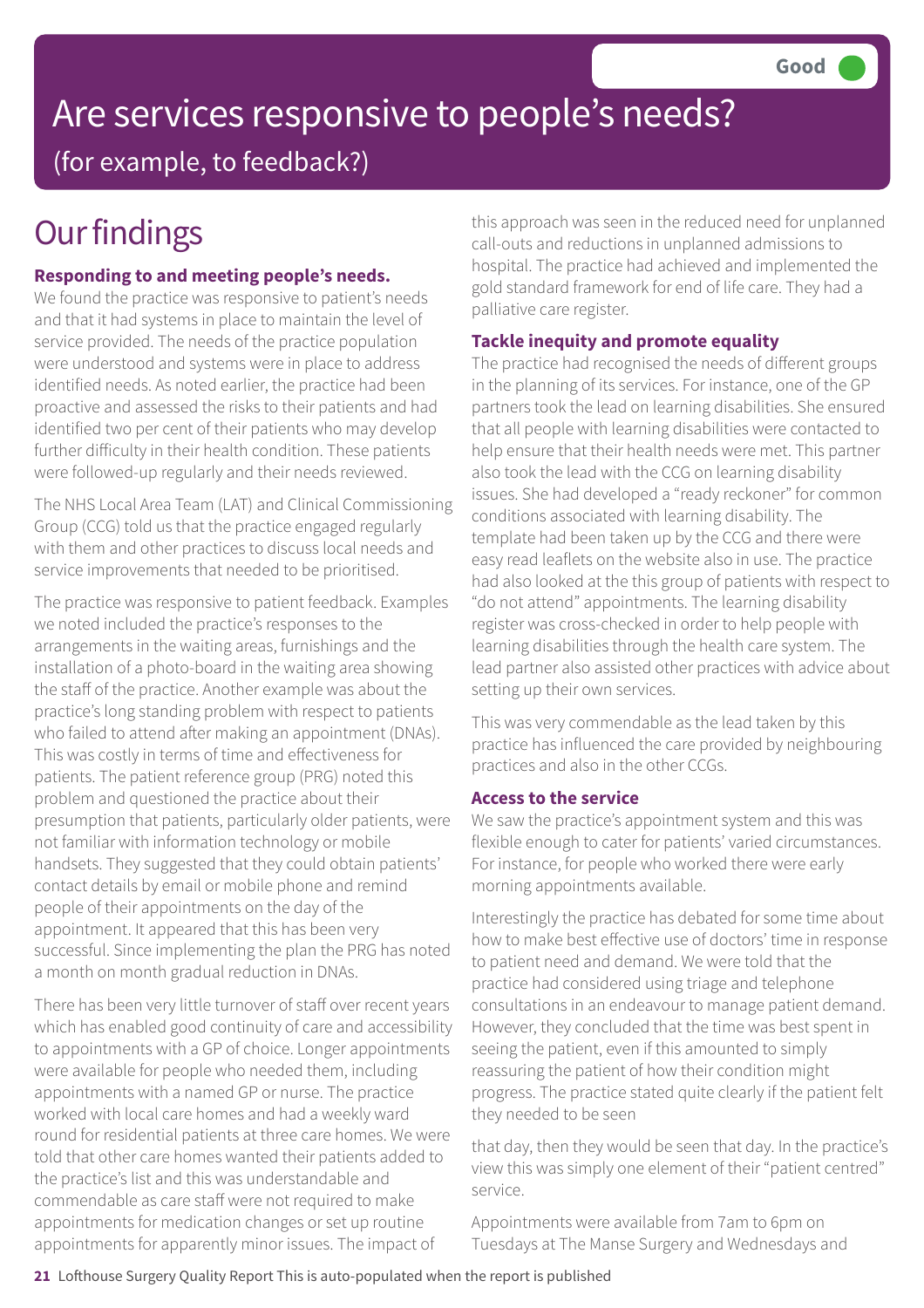# Are services responsive to people's needs?

(for example, to feedback?)

Thursdays at the Lofthouse Surgery. On the other days both surgeries were open from 8am through to 6pm. It was evident that these early appointment times were taken up by patients with work responsibilities. The practice said they were exploring how they could develop more comprehensive extended opening-hours arrangements with other practices locally.

Comprehensive information was available to patients about appointments on the practice website. This included how to arrange urgent appointments and home visits and how to book appointments through the website. There were also arrangements in place to ensure patients received urgent medical assistance when the practice was closed. If patients called the practice when it was closed, there was an answerphone message giving the telephone number they should ring depending on the circumstances. Information on the out-of-hours service was available to patients.

The consulting rooms were situated on the ground floors of both buildings although at The Manse Surgery there was a room that was used on the first floor. There was wheel chair access at both the Lofthouse and Manse Surgeries. We saw that the waiting areas was large enough to accommodate patients with wheelchairs and prams and allowed for easy access to the treatment and consultation rooms. Accessible toilet facilities were available for all patients attending the practice including baby changing facilities.

#### **Listening and learning from concerns and complaints**

We looked at various sources of information on how the practice dealt with complaints. This included the provider's self-assessment and the practice's policy and procedure for managing complaints and their public information about this. We spoke with staff and patients about this also.

Patients were aware of the process for making a complaint. We saw that the practice actively encouraged patients to make suggestions and comments using the a suggestion box in the waiting areas. We noted that this was also evident from the statements of the people we spoke with, that is the patients of the practice and the members of the PRG.

Complainants had a single point of contact and this was usually the practice manager. While the practice preferred to deal with patients directly they were aware of the Leeds advocacy services and this was generally offered to complainants. Patients were not always aware that these services were available. The practice has considered the needs of people whose circumstances make more vulnerable and ensured for instance that there were easy-read documents about complaints available. We could see that complaints were managed efficiently, directly and effectively. Complaints were discussed at staff meetings and this was noted in the response to the complainant.

We saw that information was available to help patients understand the complaints system a summary leaflet was available in the waiting area. Patients we spoke with were aware of the process to follow should they wish to make a complaint. None of the patients spoken with had ever needed to make a complaint about the practice.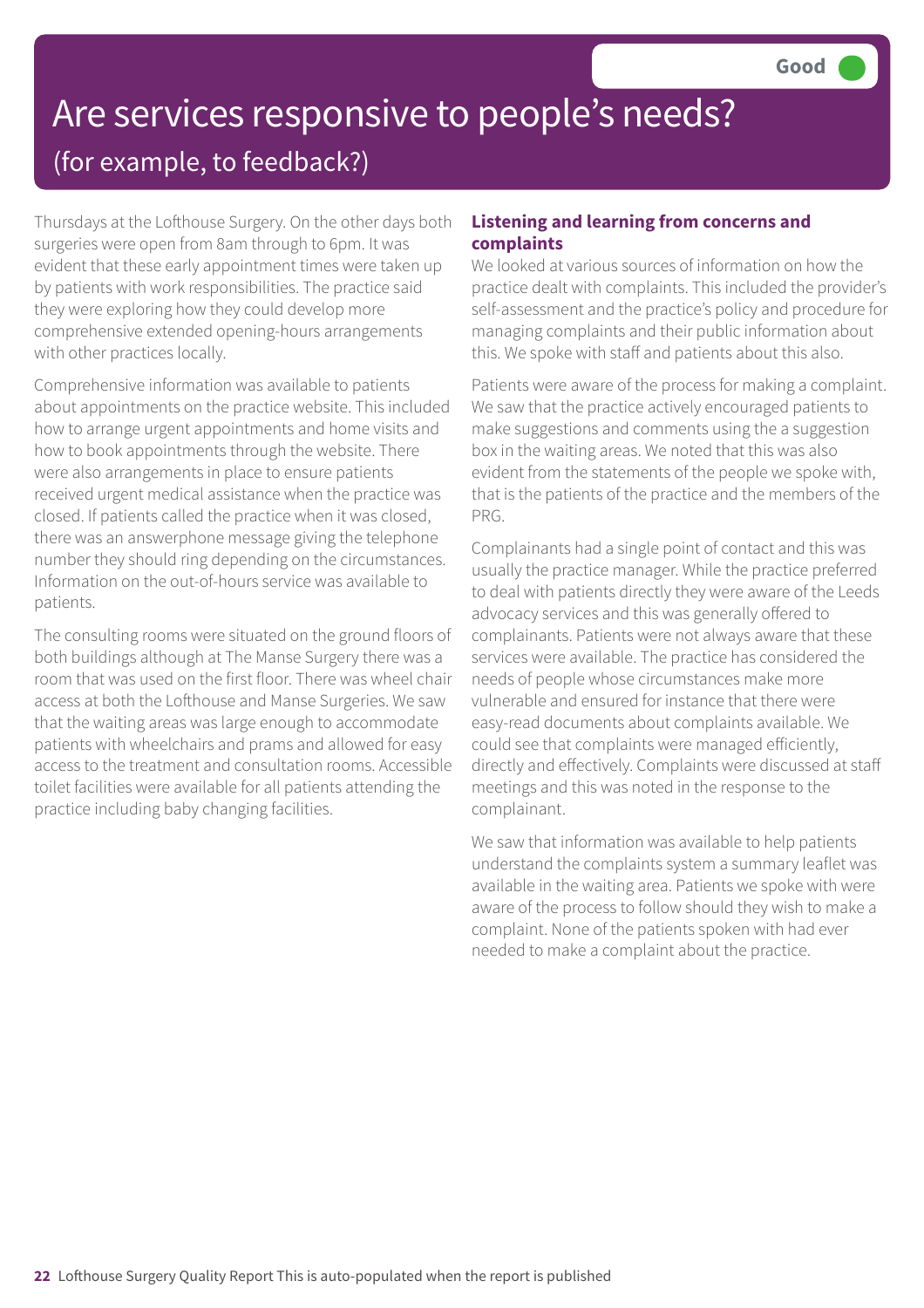### Are services well-led?

(for example, are they well-managed and do senior leaders listen, learn and take appropriate action)

### **Our findings**

#### **Vision and strategy**

The practice had a clear and positive vision for the future and had developed a five year strategic plan showing the direction of the practice. The practice's purpose was, "…to provide excellent, safe, rewarding and person centred care and support to our patients". They aimed to achieve this by continually developing and maintaining a content and sound practice which was responsive to the needs and expectations of the population and which reflected whenever possible, the latest advances in primary health care. These aims were strongly visible in the discussions we had with the clinical and non-clinical staff at the practice, the patients and the members of the patient participation group.

The practice was considering refurbishment of their main surgery within their five year plan which would involve restructuring the practice. The management team had discussed their early initial plans with all staff and they were involving them in moving the practice forward. The draft plan was to be discussed in full at the next business meeting on 23 October 2014 and was to be shared in full with staff and comments and feedback invited afterward.

The strategic plan was written to respond to the challenges of increasing patient numbers. It had been developed in draft form by the practice managers and one of the lead partners. It had been agreed with the partners and the patient reference group (PRG).

Strategically the practice was looking beyond its own patient list. Its work with respect to learning disabilities was an example of this as the work that has begun here is being taken up with the CCG and neighbouring practices through the leadership from this practice. Furthermore one of the partners is a undertaking leadership course with the CCG in order drive forward changes throughout Leeds.

The practice's strategic plan had been agreed with by all doctors and the plan is to increase staffing and enhance the building in view of their ever increasing patient list size. They realised that some of this increase is coming from patients who previously attended neighbouring practices. It is evident from both the list and the patient comments that the practice enjoys a very favourable reputation.

The practice displayed the values of the medical and health professions that may be regarded as traditional – that is a

service that was patient focused, aimed at attaining the highest standards of care and one that was accessible. It provided this service in the context of a continually changing health and social care environment, with increasing demands from both patients and other stakeholders. Their strategy and means of engaging people through the PRG and the CCGs demonstrated that this practice was outstandingly well led.

#### **Governance arrangements**

The practice had in place leads for key areas such as clinical audit, learning disabilities, infection prevention and control (IPC), medicines management and safeguarding and staff were able to tell us who the relevant leads were. From our discussions with staff we found that they looked to continuously improve the service being offered. We saw evidence that they used data from various sources, incidents, complaints and audit to identify areas where improvements could be made.

The practice adopted a culture of transparency and openness and all staff were clear about roles and responsibilities. All staff spoken with said the management team supported and valued them and that they were encouraged to feedback any concerns that they might have.

There were robust arrangements in place to identify, record and manage clinical and non-clinical risks and to share problems and the solutions to enable positive learning across all areas in the practice. To date a private provider has been commissioned to assess "risk" for the practice. A member of the patient reference group (PRG), whose own work involved assessing organisational risk volunteered his services to undertake this role in the future. This was another example of how well engaged this practice was with their patient group.

The practice reported its performance on the Quality and Outcomes Framework (QOF) on a quarterly basis to the CCG. The QOF data for this practice showed it was performing in line with national standards and in addition five areas were identified where they are performing better than other practices. These concerned services to people with learning disabilities, services for people receiving palliative care and support, and better than average patient satisfaction rates with respect to their doctor and nurse contact and their involvement in the decision making regarding their treatment.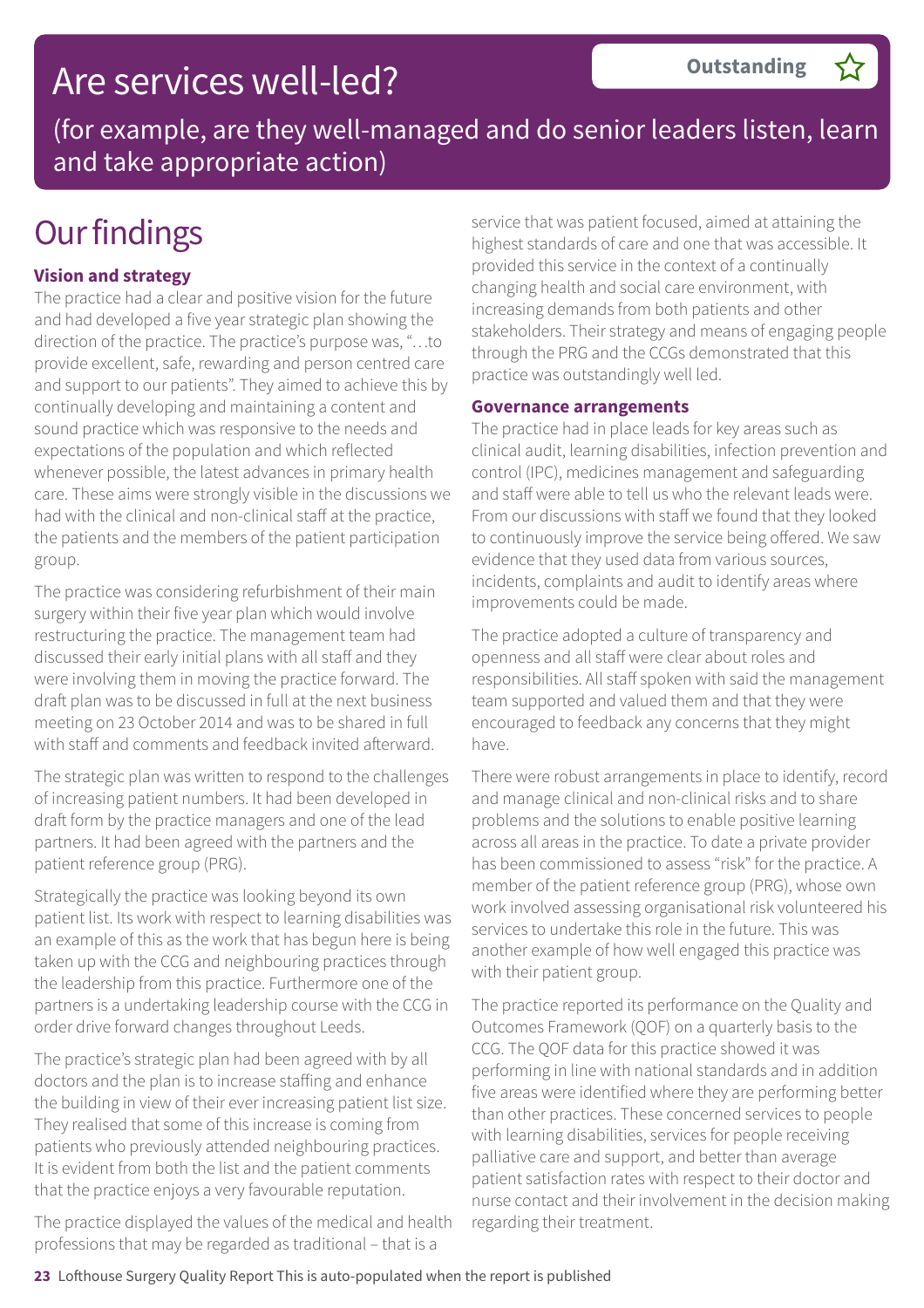### Are services well-led?

### (for example, are they well-managed and do senior leaders listen, learn and take appropriate action)

We saw that QOF data was regularly discussed at clinical team meetings and action plans were produced to maintain or improve outcomes.

#### **Leadership, openness and transparency**

The practice had in place a programme for monitoring all aspects of the service provided. We saw that a number of staff had undertaken audits relating to their individual areas of practice. We saw evidence that improvements in practice had taken place as a result and that regular review of the improvements had been undertaken to ensure the effectiveness of the audit results which showed that the audit cycle had been completed. Where the audit cycle was not due for completion a date had been planned to complete it and close the audit loop. Examples of some of the audits undertaken included unplanned admissions, earlier diagnosis of cancer referrals, bisphosphonate prescribing and antibiotic prescribing.

We heard verbal and saw written evidence of effective multidisciplinary team working with, for example sixweekly reviews of patients on the end of life pathway at Gold Standard meetings and regular review of patients who were frequent attenders at the hospital accident and emergency (A&E) with care plans in place to anticipate deteriorating health problems earlier in order to prevent the need for the patient to attend A&E.

The practice submitted governance and performance data to the CCG. We saw evidence that the GPs, practice manager and nurses attended CCG meetings where performance and quality were discussed. The practice manager regularly attended Practice Manager meetings and was an active member of the Federating Group and the Action Learning Group feeding in and feeding back information to benefit the practice.

We saw from minutes that team meetings were held every two months. It was evident that these arrangements have been in place since 2012. The meetings are used to discuss practice development issues such as the recently produced five year plan. Staff told us that there was an open culture within the practice and they had the opportunity and were happy to raise issues with both senior staff/partners and at team meetings.

We spoke with the practice manager who explained that she has established herself in the role over the past 18 months. She is now working with the GPs in developing the practice. As noted earlier we saw their five year plan. The

practice manager is also involved in an action learning set that draws on the experience and expertise from neighbouring practices. There was also evidence of an open staff culture. Staff meetings were held every two months and we saw minutes of these meetings going back to May 2012. These arrangements were reviewed by the senior partners and the practice manager each September.

Staff felt supported in their roles and were able to speak with the practice manager at any time. They also said they would be happy to speak with any of the GPs if they felt they had concerns. Individual responsibilities were given to each member of staff and opportunities for progression were evident. As noted earlier we saw that one staff member who was previously a member of the practice's administrative support team was encouraged and supported through training to become a health care assistant. Staff felt valued and were rewarded for the good work they provided.

#### **Practice seeks and acts on feedback from its patients, the public and staff**

The atmosphere at the practice was open and suggested an open culture within practice, between staff members and between patients and staff. The practice had an established Patient Reference Group (PRG) and posters were displayed in the waiting areas and there was information on the practice website encouraging patients to become involved in the PPG. We found that the practice was actively encouraging patients to be involved in shaping the service delivered from the practice. It was evident that the role of the PRG is becoming more central as a means of driving improvements within the practice. One of the senior partners and practice manager facilitated this group. We spoke with two members of the PRG who were very supportive of the practice.

The practice was very open to suggestions for improvement from patients. There was a suggestion box in the reception area and we saw they carried out regular patient surveys. The last patient survey was done in 2013 and reported overwhelmingly satisfaction with the practice from 192 patients who responded. The practice reported the survey results in early 2014 and this showed that it had responded to patient suggestions from the survey and these included replacing the carpet in the waiting area, having a photograph board of the doctors and staff at the practice in the waiting areas and more flexibility about appointment systems. Patients were encouraged to